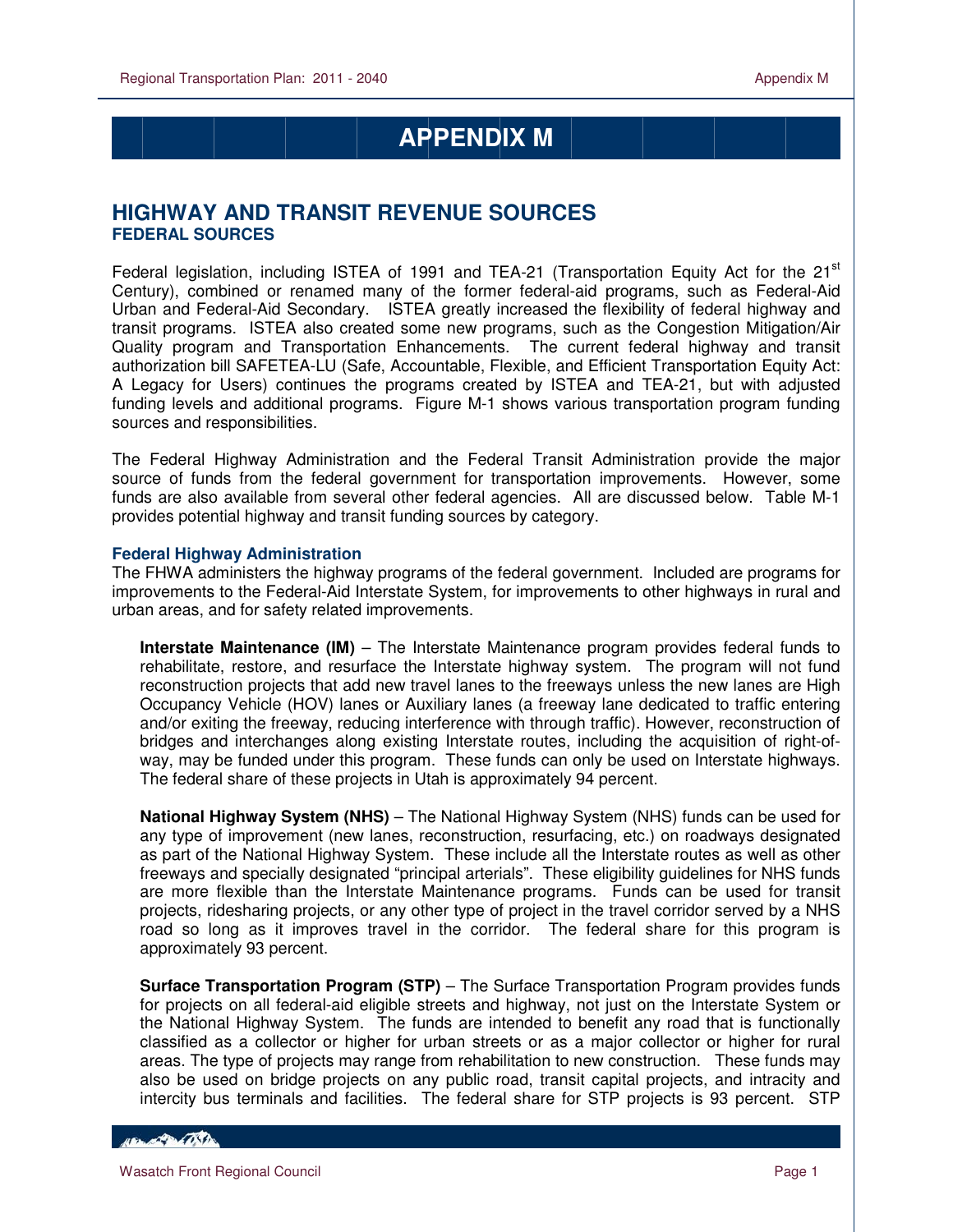funds are divided into several sub-programs that are allocated as follows: 62.5 % to areas around the state based on population, 27.5 % for use in any part of the state, and 10 % for transportation enhancements.

**STP – Urban (STP)** – These funds may be spent on projects within cities and counties that are in an urbanized area with a population of 200,000 or more. It is part of the STP program. In Utah, local jurisdictions can apply for these funds through the Metropolitan Planning Organization (MPO) responsible for the urbanized are.

**STP – Small-Urban (STP)** – These funds may be spent on projects within cities that have a population between 5,000 and 50,000 and are outside of urbanized areas. It is part of the STP program. In Utah, local jurisdictions can apply for these funds through the Joint Highway Committee (JHC).

**STP – Non-Urban (STP)** – These funds may be spent on projects within cities that are outside of urbanized and small-urban areas as part of the STP program. Local jurisdictions in these areas can apply for these funds through the JHC.

**STP – Flexible (AnyArea) (STP)** – These funds under the discretion of the Utah Transportation Commission provide flexible funding that may be used by the State and localities for projects on any Federal-aid highway, including the NHS, bridge projects on any functionally classified public road, transit capital projects, and intra-city and intercity bus terminals and facilities. A portion of funds reserved for rural areas may be spent on rural minor collectors.

**STP – Enhancement Program (TE)** – A State's TE funding is derived from a set-aside amount from its annual Surface Transportation Program apportionment. In 2005, the amount set-aside for TE was 10 percent of the State's STP apportionment (after application of the set-aside for the State Planning and Research program). After 2005, the TE set-aside became 10% or the amount set aside for TE in the State in 2005, whichever was greater. There is no single criterion or definition of what constitutes an "enhancement" project. Generally, however, all enhancement activities must relate to surface transportation categories of eligible activities as listed in the legislation:

- **Facilities for pedestrians and bicycles**
- Safety and educational activities for pedestrians and bicyclists
- Scenic easements and scenic or historic sites
- Landscaping and other scenic beautification
- Historic preservation
- Rehabilitation & operation of historic transportation facilities
- Preservation of abandoned railway corridors
- Control and removal of outdoor advertising
- Archeological planning and research
- Environmental mitigation to address water pollution due to highway runoff
- Projects to reduce wildlife mortality while maintaining habitat connectivity.
- Establishment of transportation museums

**Highway Safety Improvement Program (HSIP)** – Beginning in FY2006, safety improvement projects are funded through the new Highway Safety Improvement Program, which was established under SAFETEA-LU "to achieve a significant reduction in traffic fatalities and serious injuries on all public roads." These funds may be used to carry out any highway safety improvement project on any public road or publicly owned bicycle or pedestrian pathway or trail.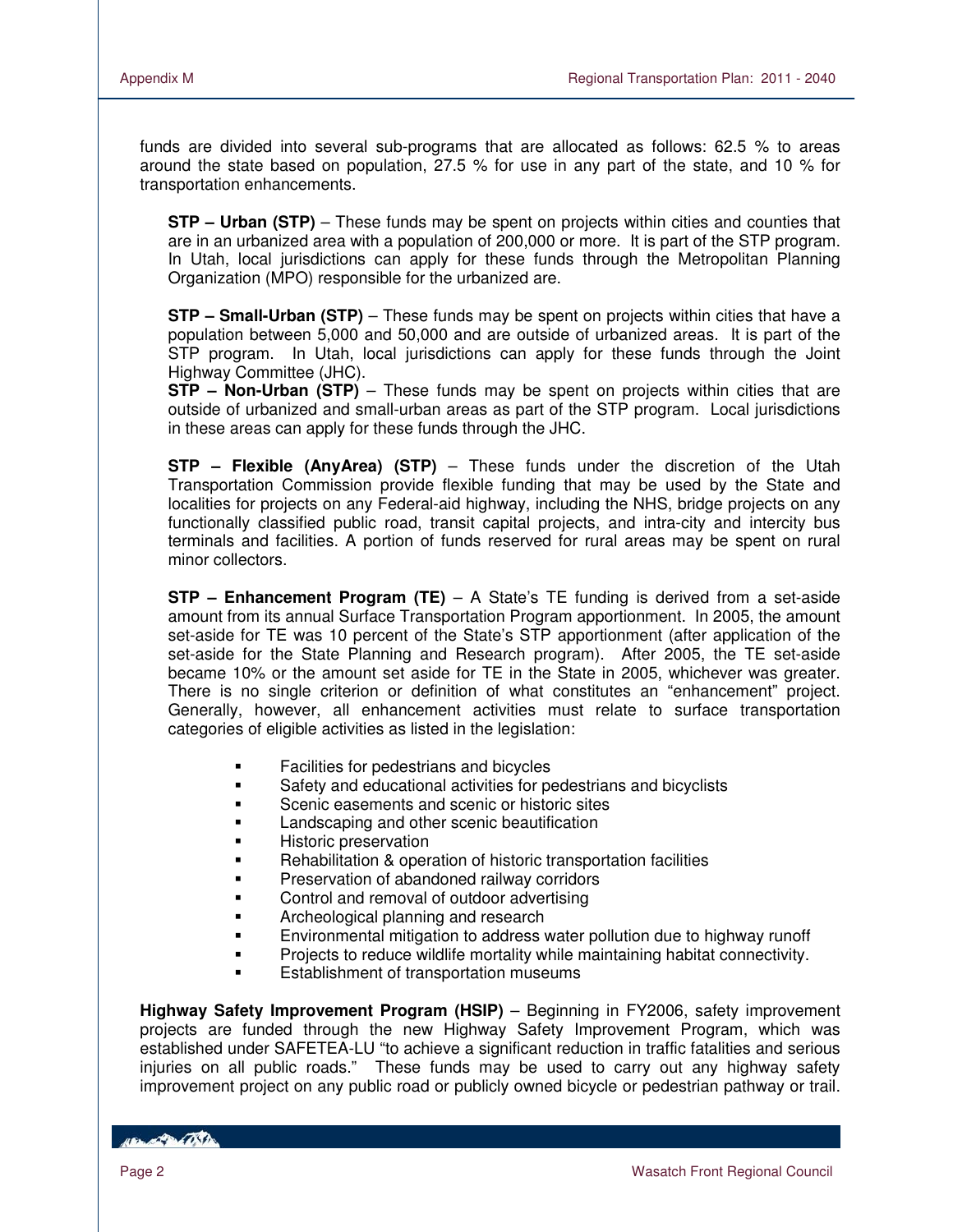High priority projects under this program are railway-highway crossings, improvements on high risk rural roads, and infrastructure needs related to highway safety improvement projects. The state prioritizes and selects projects for funding. Environmentally neutral and non-Regionally Significant safety projects may be included

**Safe Routes to Schools (SR2S)** – This new program from SAFETEA-LU will enable and encourage children, including those with disabilities, to walk and bicycle to school; to make walking and bicycling to school safe and more appealing; and to facilitate the planning, development and implementation of projects that will improve safety, and reduce traffic, fuel consumption and air pollution in the vicinity of schools.

**Congestion Mitigation/ Air Quality (CMAQ)** – Congestion Mitigation/ Air Quality is a program created specifically to address congestion and air quality problems. Funds must be used for projects that reduce congestion and/or vehicular emissions. The funds are intended to help achieve the goal of the 1990 federal Clean Air Act Amendments. Examples of eligible activities include: signal coordination, park and ride lots, ridesharing, bus service expansion, alternative transportation modes, which include bicycle and pedestrian facilities, transit improvements, travel demand management strategies, traffic flow improvements, and public fleet conversions to cleaner fuels.

**Bridge Replacement Program** - This program provides funds for the replacement of substandard bridges, both on and off federal-aid systems. Bridges must have a span of 20 feet in order to be eligible to receive these funds. The UDOT has evaluated all eligible bridges in the state and given them a rating. All bridges with a rating of less than 50 are eligible to receive funding on a first-come, first-served basis. The UDOT re-inventories the bridges at least every two years. The State Transportation Commission has established a policy that 85 percent of these funds will be used for bridges on or off the state system with the remaining 15 percent being used strictly for bridges under local jurisdiction. The federal share for these projects is 80 percent.

**High Priority Projects (HPP)** – The Safe, Accountable, Flexible, Efficient Transportation Equity Act: A Legacy for Users (SAFETEA-LU) included high priority projects specified by Congress. Unlike other funding programs authorized by SAFETEA, Congress included a specific list of individual projects to be included in the program. Funds can only be used for the projects on the list. Unlike any other funding category, HPP funds for any given project are appropriated in annual installments over the six years of the bill. The federal share for these projects is 80 percent.

**Transportation Improvement Projects (TI)** – The Safe, Accountable, Flexible, Efficient Transportation Equity Act: A Legacy for Users (SAFETEA-LU) also included a second set of transportation improvement projects specified by Congress. Unlike other funding programs authorized by SAFETEA, Congress included a specific list of individual projects to be included in the program. Funds can only be used for the projects on the list. Unlike any other funding category, TI funds for any given project are appropriated in annual installments over the six years of the bill. The federal share for these projects is 93 percent.

**Recreational Trails Program** - This program was created in TEA-21 replacing the National Recreational Trails Funding Program of ISTEA of 1991. Funds may be used to maintain and restore trails, develop trailside and trailhead facilities, acquire easements or land for trails, and to construct new trails. The federal share for these projects is 80 percent.

HELL OF BACKER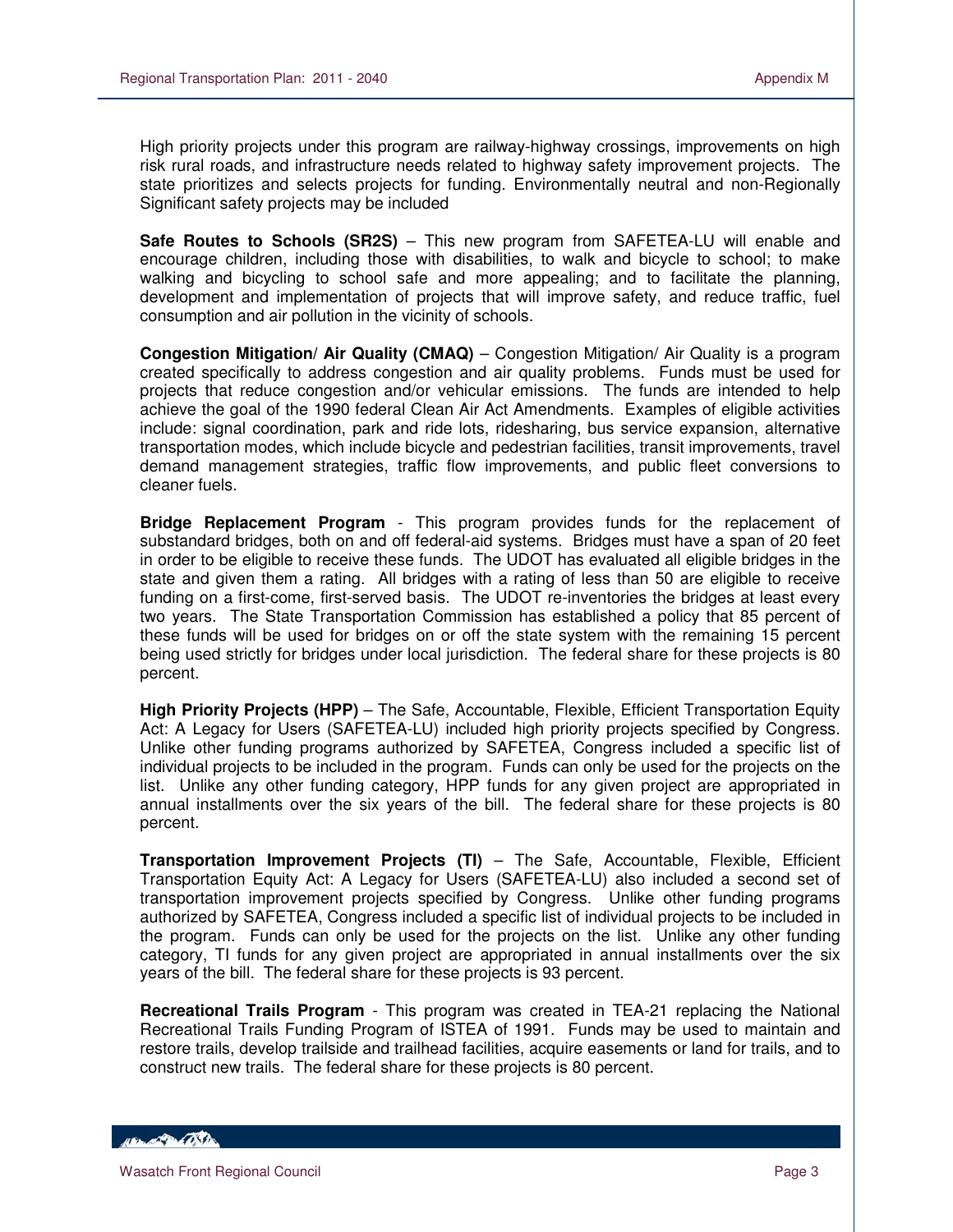**Equity Bonus (Minimum Guarantee Program)** - The Equity Bonus provides funding to States based on equity considerations. These include a minimum rate of return on contributions to the Highway Account of the Highway Trust Fund, and a minimum increase relative to the average dollar amount of apportionments under TEA-21. Selected States are guaranteed a share of apportionments and High Priority Projects not less than the State's average annual share under TEA-21. This program replaces TEA-21's Minimum Guarantee program. The federal share for these projects is 93 percent.

#### **Federal Transit Administration**

Federal funds for transit capital, planning and preventive maintenance are made available through the Federal Transit Administration. A brief description of the transit assistance program follows.

**Section 5307 Urbanized Area Formula Program** (formerly FTA Section 9 Program) - Established in 1982, by the Surface Transportation Assistance Act, the Urbanized Area Formula Program provided a block grant to local transit agencies to fund capital projects, provide operating assistance, and support planning activities. With the passage of TEA 21, use of the funds for operating assistance was not authorized for urbanized area over 200,000 people. However, the funds were authorized to be used for preventive maintenance activities.

The formula program funds are distributed annually to the Salt Lake & the Ogden/ Layton Urbanized Areas using a formula based on population, population density, and transit revenue miles of service. The Federal share for projects under the Urbanized Area Formula Program is typically 80 percent of the net project cost.

**Section 5309 Capital Program** (formerly FTA Section 3 Program) - This program provides federal discretionary funding, outlined by Congress, for capital improvement projects under the bus, fixed guideway modernization, and new starts categories. Established in 1982, by the Surface Transportation Assistance Act, the Capital Program has been funded by a gasoline tax dedicated to transit. The Federal share for projects assisted under the Capital Program for "Bus" is typically 80 percent while the federal share for "New Starts" is typically 50 percent of the net project cost. Specifically the three eligible project categories within the Capital Program are bus and bus-related facilities, modernization of fixed guideway systems, and new fixed guideway systems and extensions ("New Starts").

**Bus and Bus-related Facilities** - The major purchases under this category are buses and other rolling stock, ancillary equipment, and the construction of bus facilities (i.e., maintenance facilities, garages, storage areas, waiting facilities and terminals, transit malls and centers, transfer facilities, and intermodal facilities). This category also includes bus rehabilitation and leasing, park-and-ride facilities, parking lots associated with transit facilities and bus passenger shelters.

**Modernization of Fixed Guideway Systems** - Projects typically funded under fixed guideway modernization are infrastructure improvements to existing rail and other fixed guideway systems. These improvements can include track and right of way rehabilitation, modernization of stations and maintenance facilities, rolling stock purchase and rehabilitation, and signal and power modernization. Modernization of ferry terminals and the transit portion of ferry boats are also eligible costs.

**New Fixed Guideway Systems or Extensions (New Starts)** - Capital projects under this category include preliminary engineering, acquisition of real property (including relocation

*ABLACTER CONTROL*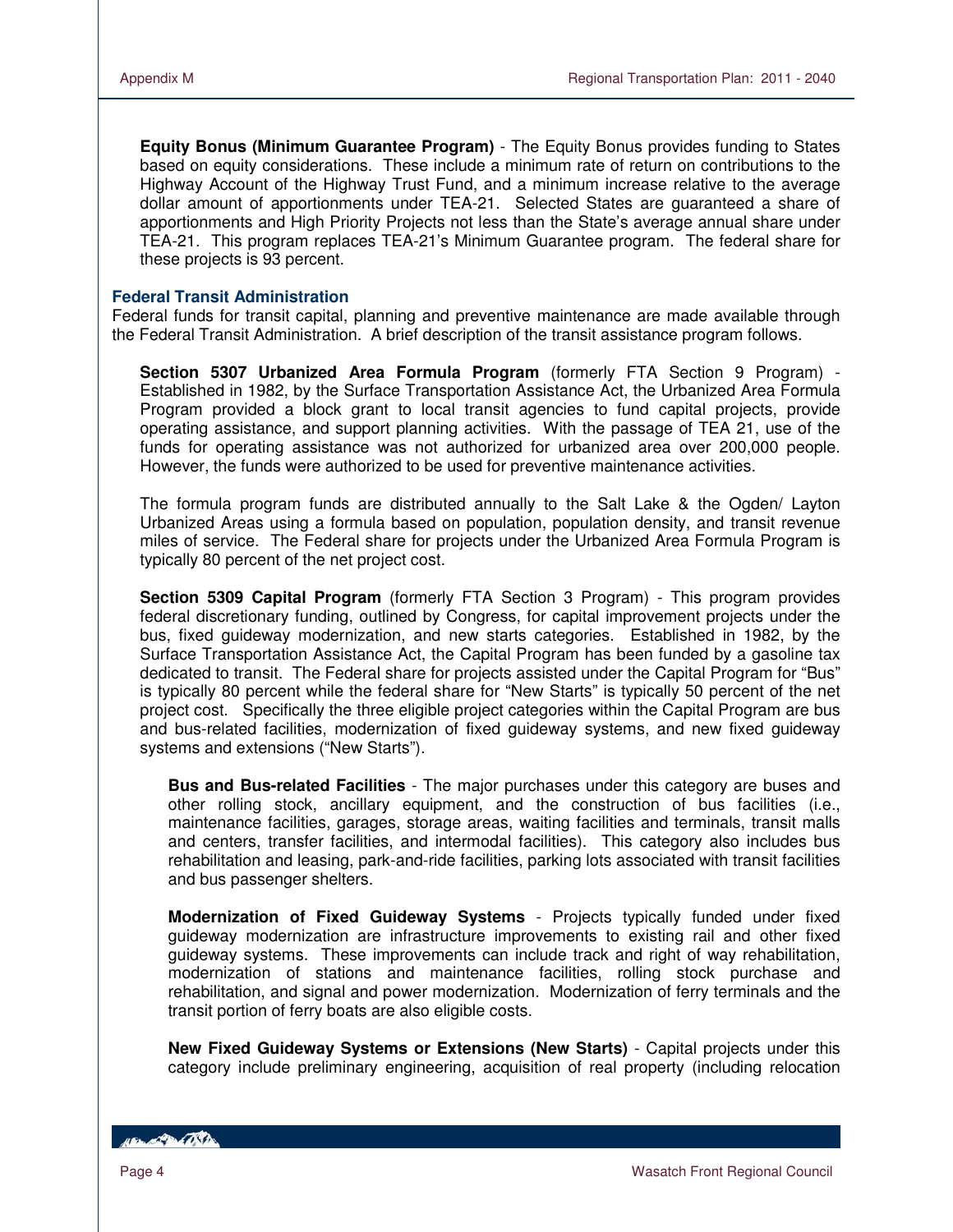costs), final design and construction, and initial acquisition of rolling stock for new fixed guideway systems or extensions, including light rail, heavy rail, and commuter rail systems.

**Section 5310 Elderly and Persons with Disabilities Program** (formerly FTA Section 16 Program) - This program provides funding to private non-profit agencies for capital improvements for the provision of transportation services to senior citizens and persons with disabilities. ISTEA also made public agencies eligible to receive these funds. The Utah Department of Transportation has established a committee to review the projects submitted to use these funds. The Federal share for projects under the Elderly and Persons with Disabilities Program is 80 percent of the net project cost.

**Section 5311 Formula Grants for Other than Urbanized Areas** - SAFETEA-LU significantly increases funding for the rural program of the transit formula program. A new formula tier based on land area is established to address the needs of low-density states (20 percent of section 5311 funds are distributed through this tier). Indian tribes are added as eligible recipients, and a portion of funding is set aside each year for Indian tribes - \$8 million in FY 2006 and rising to \$15 million by FY 2009. Rural transit systems receiving formula funds will be required to report data to the National Transit Database. The sliding scale federal match under the federal highway program for states with a high percentage of federal lands is applicable under the section 5311 program.

**Section 5340 Growing States and High Density States Program** – The program distributes funds to the urbanized area formula and rural formula program under new factors. Half of the funds are made available under a formula based on population forecasts for 15 years beyond the most recent Census; amounts apportioned for each state are then distributed between urbanized areas and rural areas based on the ratio of urban/rural population within each state. The High Density States Program distributes the other half of the funds to states with population densities in excess of 370 persons per square mile. These funds are apportioned only to urbanized areas within those states.

**Section 5316 Job Access and Reverse Commute** – The JARC program, was created to increase access to transportation services for welfare recipients, eligible low income individuals, and other qualified individuals in urban core areas or non-urbanized so that they can take advantage of employment opportunities in suburban areas or in other locations. JARC recognizes that employment opportunities may require persons with limited transportation options to be at a jobsite during non-traditional work hours and can be used to provide the means of traveling to and from these places of employment. JARC is a formula program rather than the previous competitive discretionary grants program. The formula is based on ratios involving the number of eligible low income and welfare recipients with 60 percent of funds going to urban areas with more than 200,000 population, 20 percent for urban areas with fewer than 200,000 population, and 20 percent to rural areas. SAFETEA-LU contains report language directing the FTA to continue its practice of providing maximum flexibility to job access projects designed to meet the needs of individuals who are not effectively served by public transportation. Coordination is required between private, non-profit, and public transportation providers and other federal programs in the JARC program, the New Freedom Program, and the Elderly and Disabled program.

**Section 5317 New Freedom Program** – A new program called the New Freedom Program will provide formula funding for new transportation services and public transportation alternatives beyond those required by ADA to assist persons with disabilities. The New Freedom Program will be apportioned using a formula based on the disabled population in a state, with 60 percent

**CONTRACTOR**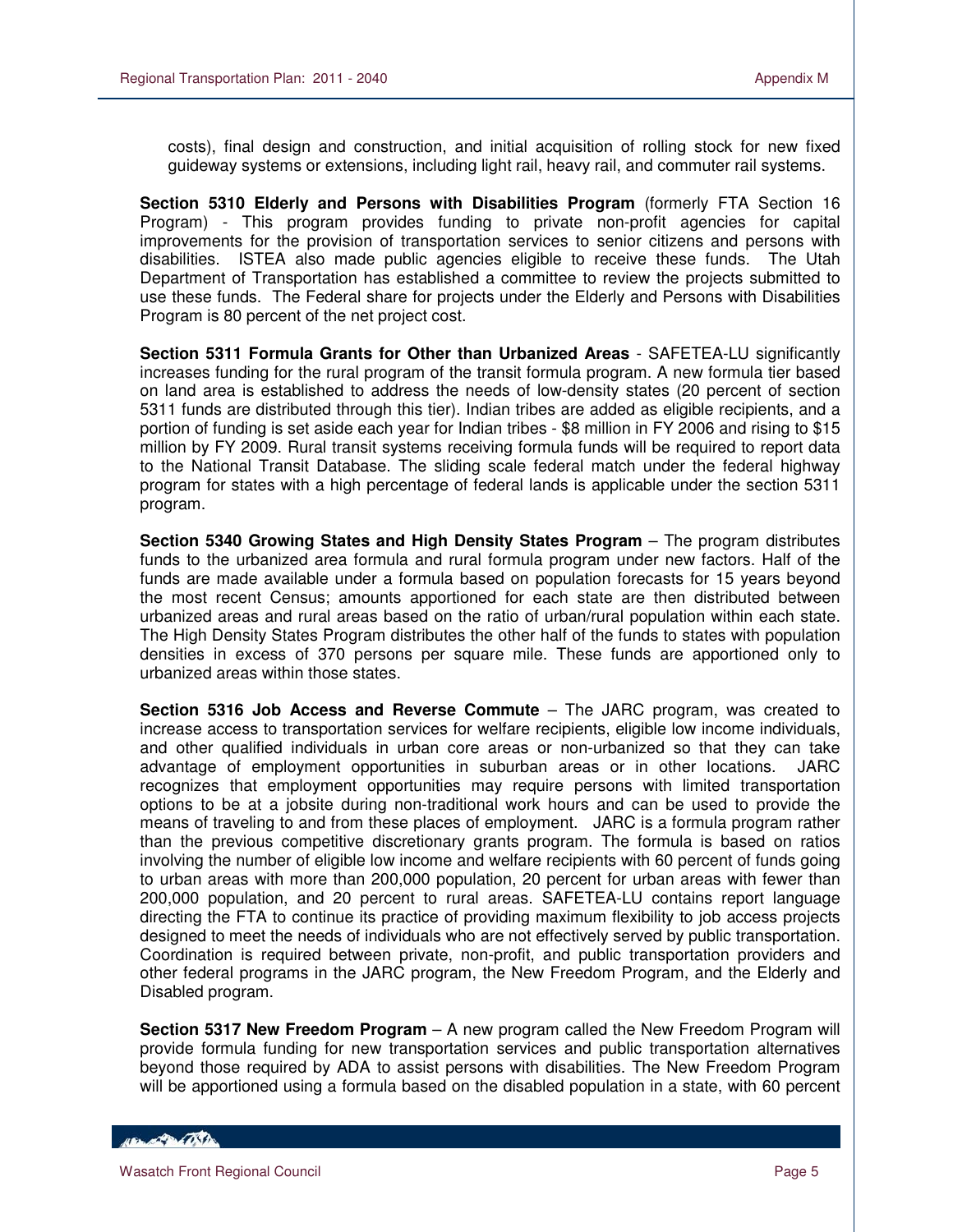of the funds apportioned to urbanized areas with populations larger than 200,000, 20 percent to states for use in urbanized areas of fewer than 200,000, and 20 percent to states for use in rural areas. Funds will be made available to transit systems and the states. The program contains language mandating coordination of transportation services with other federal human service programs.

#### **OTHER FEDERAL PROGRAMS**

Other federal agencies provide funds which can be used for transportation improvements under certain conditions. Two of these are discussed below.

**Community Development Block Grants** - These funds can be used for a wide variety of activities directed toward neighborhood revitalization, economic development, and improved community facilities and services, including the construction or improvement of streets and highways. However, it must be clearly demonstrated that all projects principally benefit low and moderate income persons, aid in the prevention or elimination of slums and blight, or meet other urgent community health and safety needs. The Department of Housing and Urban Development is the sponsor of this program. Municipalities with a population of over 50,000 and counties with a population of over 200,000 are entitlement areas and are allocated CDBG funds on an annual basis. Municipalities with a population under 50,000 must compete for stateadministered "small cities" Community Development Block Grant funds. These funds can be used to pay for the entire cost of the project or to provide the local matching funds for other federal funding sources.

**Economic Development Grants** - This is another possible source of federal funding for transportation improvement projects, if the construction or rehabilitation activities have a significant and long-lasting favorable impact on an economically distressed area. These funds are available from the Economic Development Administration. EDA funds should be considered if a project is to be constructed in an area of high unemployment or will assist in the creation of long term employment opportunities. In order to be eligible to make application for EDA funds, entities must be within an Economic Development District and the proposed project must be a part of the District's Overall Economic Development Program.

#### **STATE SOURCES**

The Utah Department of Transportation receives state highway user revenues as well as state general funds for highway construction and maintenance projects. The highway user revenues sources include motor fuel taxes, special fuel taxes, vehicle registration fees, driver's license fees, and other fees. General funds include sales taxes and other taxes. In addition, the state has the authority to issue bonds for specific highway projects. This funding mechanism will be used for several projects in this RTP.

With the approval of an increase in the state gasoline tax and other fees in 1997, the State Legislature created a Centennial Highway Fund (CHF) to fund major highway needs throughout the state. The Centennial Highway Fund is an allocation of state and federal money for use in building capacity-driven transportation projects. Forty-three specific projects were identified to receive portions of this funding, the most prominent being the I-15 reconstruction in Salt Lake County. The funds have been allocated for projects since 1997 and will continue to be available through 2010. The state legislature appropriates portions of that total budget each fiscal year for use on designated projects.

In 2005, Legislature created a new highway investment fund called the Transportation Investment Fund (TIF). This fund receives a set percentage of sales tax which grows with inflation and the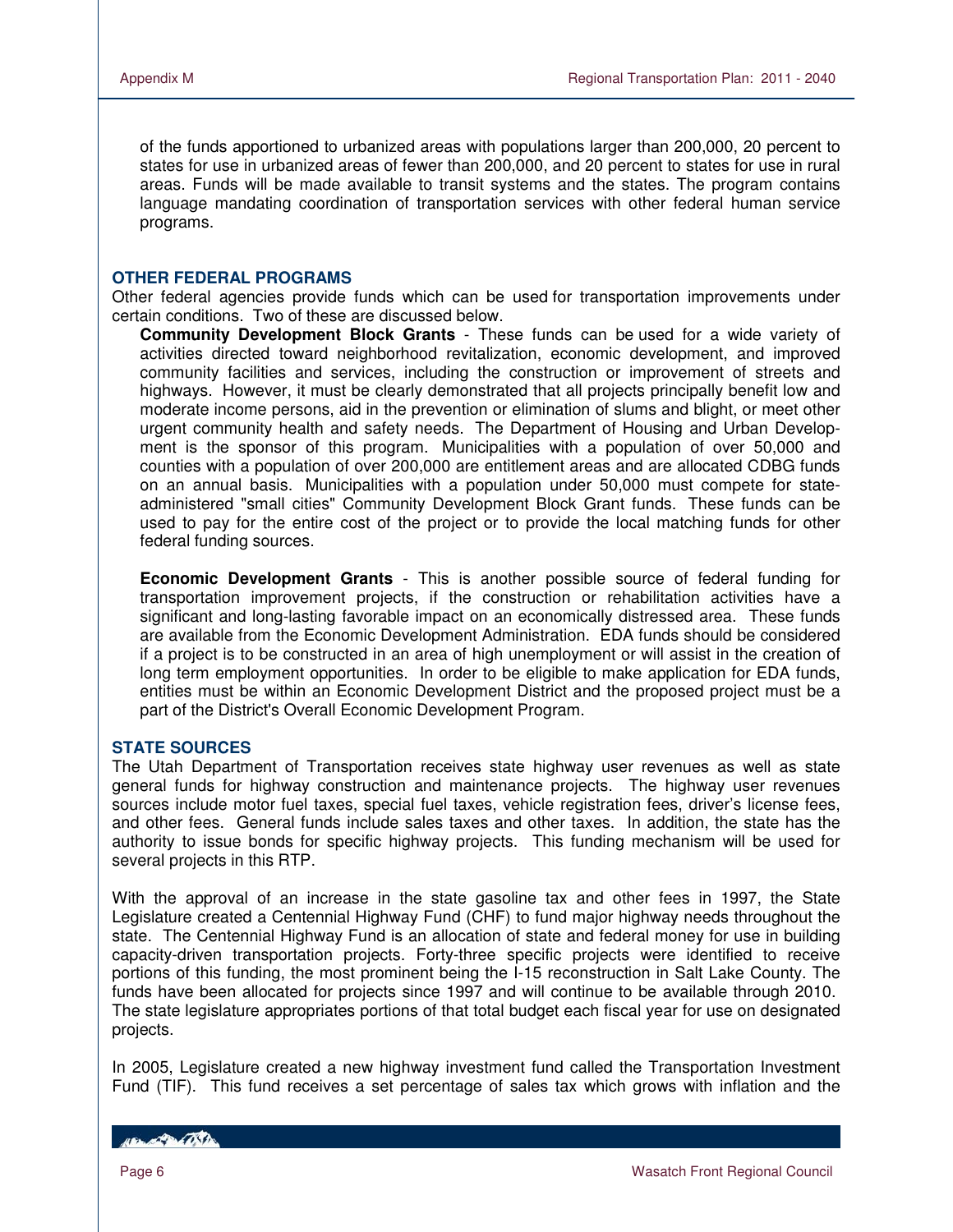economy. These funds are used for maintenance, construction and reconstruction of state and federal highways as assigned by the Transportation Commission. Once the Centennial Highway Fund and the Critical Highway Needs Fund projects are complete the remaining balance will be transferred to this fund.

The Legislature also has created a revolving Corridor Preservation Fund using a tax on rental cars. The Fund can be used by state and local agencies to acquire right-of-way for future transportation corridors. The amount of funds used must be paid back to the Corridor Preservation Fund by other sources when the project goes to construction.

In 2007, during the 2007 Utah Legislative Session, House Bill 314 created the Critical Highway Needs Fund. This fund is used on various transportation projects throughout the state as determined by UDOT, the Transportation Commission, and the Executive Appropriations Committee. Revenue in this fund comes from voluntary contributions, legislative appropriations, and sales and use taxes. It can be used for purchasing right-of-way, maintenance, construction, and reconstruction of state and federal highway. Eligible projects must be a high priority due to growth in the area, address a critical access need due to commercial and energy development, and alleviate congestion, and be a necessary alternate route for I-15 reconstruction.

A portion of the state highway user funds are made available to local governments for highway construction. Seventy percent of these funds are kept by the UDOT for their construction and maintenance program. The remaining 30 percent are made available to the cities and counties in the state through the Class B and C Program.

Class B and C funds are allocated to each city and county by a formula based on population and road mileage. These funds can be used for either maintenance or construction of highways, although at least 30 percent of the funds must be used for construction projects or for maintenance projects that cost over \$40,000.

A Safe Sidewalks Program has also been established by the legislature to fund the construction of sidewalks on roads on the state system. The money is distributed through a formula based partially on miles of state road in each UDOT Region. Each city and county located in the region submits projects to the UDOT Region office, which then prioritizes them. A statewide committee then makes the final project selection.

## **LOCAL SOURCES**

Local government agencies have a variety of funding sources available to them for transportation improvements. The primary source is from the general fund of the cities and counties. These general funds can be used for construction of new roads or the upgrading or maintenance of existing ones. Transportation projects, however, must compete with the other needs of the city or county for the use of these funds.

Local governments have several other options for improving their transportation systems. Most of these options involve some kind of bonding arrangement, either through the creation of a redevelopment district, a more traditional special improvement district organized for a specific project benefiting an identifiable group of properties, or through general obligation bonding arrangements for projects felt to be beneficial to the entire entity issuing the bonds.

During the 2005 Legislative Session, the Utah State Legislature established the Local Corridor Preservation Fund. This legislation enables counties to increase vehicle registration fees by \$10 per vehicle, with the funds to be used for transportation corridor preservation. These funds can be used

HELL CONTRACTOR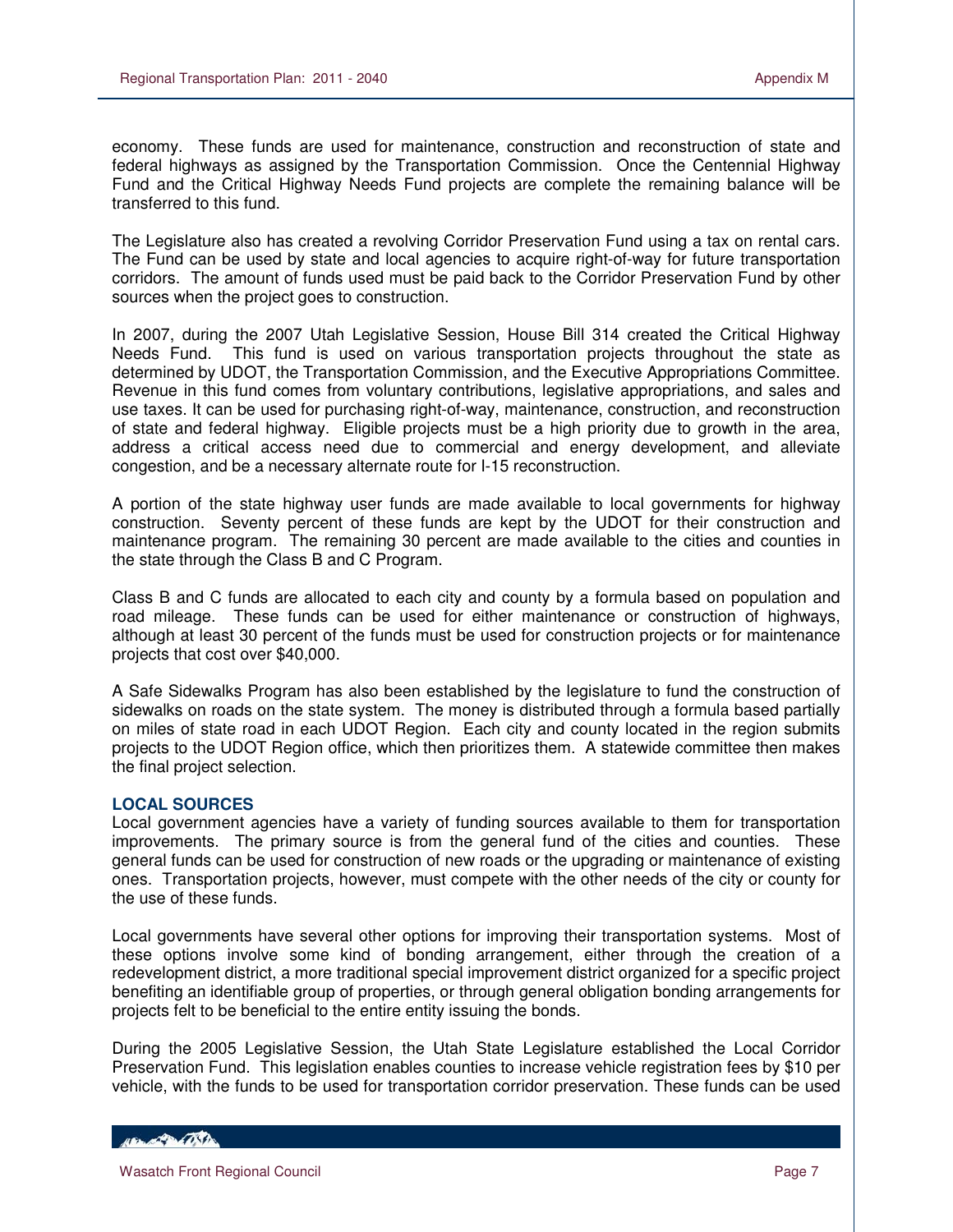by local governments to acquire properties that are in transportation corridors identified by the WFRC's Regional Transportation Plan. The legislation requires both the County Councils of Governments (comprised of mayors and elected officials) and the County Commission or Council (the governing body of the County) to prioritize property acquisition projects. The Utah Department of Transportation has responsibility for seeing that the major requirements of the legislation are met, such as compliance with federal property acquisition procedures, and a locally adopted access management plan, or ordinance.

Finally, the legislature has authorized cities and counties to impose sales taxes for transportation projects if approved by the voters. Local funding for transit improvements and service is provided through a one-half percent sales tax in Salt Lake, Davis, and Weber Counties. In Salt Lake County only 7/16 percent of the tax goes for transit projects, while the remaining 1/16 percent is designated for improvements to state highways in the county. Tooele, Grantsville and other parts of the Tooele Valley have a quarter of a percent sales tax for transit improvements.

The Legislature, in 2006, authorized counties to implement a 0.25% sales tax increase with the funds to be used for transportation corridor preservation, construction, and implementation, for highway and transit projects. As directed by the language in the bill, legislation requires County Council of Governments (comprised of mayors and elected county officials) to establish a prioritization process with legislative approval for identifying and selecting the projects to receive these funds. Criteria include congestion mitigation, cost effectiveness, community/economic, environmental, and safety criteria.

## **PRIVATE SOURCES**

Private interests often provide sources of funding for transportation improvements. Developers construct the local streets within subdivisions and often dedicate right-of-way for and participate in the construction of collector and arterial streets adjacent to their developments. Developers should also be considered as a possible source of funds for projects needed because of the impacts of the development, such as the need for traffic signals or arterial street widening.

Private sources also need to be considered for transit improvements which will provide benefits to them. For example, businesses or developers may be willing to support either capital expenses or operating costs for transit services which provide them with special benefits, such as a reduced need for parking or increased accessibility to their development.

The following table outlines the basic sources of funds available for implementation of the Regional Transportation Plan. No attempt has been made to describe in detail the many specific programs. The staffs of the WFRC and UDOT are available to respond to any questions concerning the funding of transportation improvements.

*ABLACTER COSTA*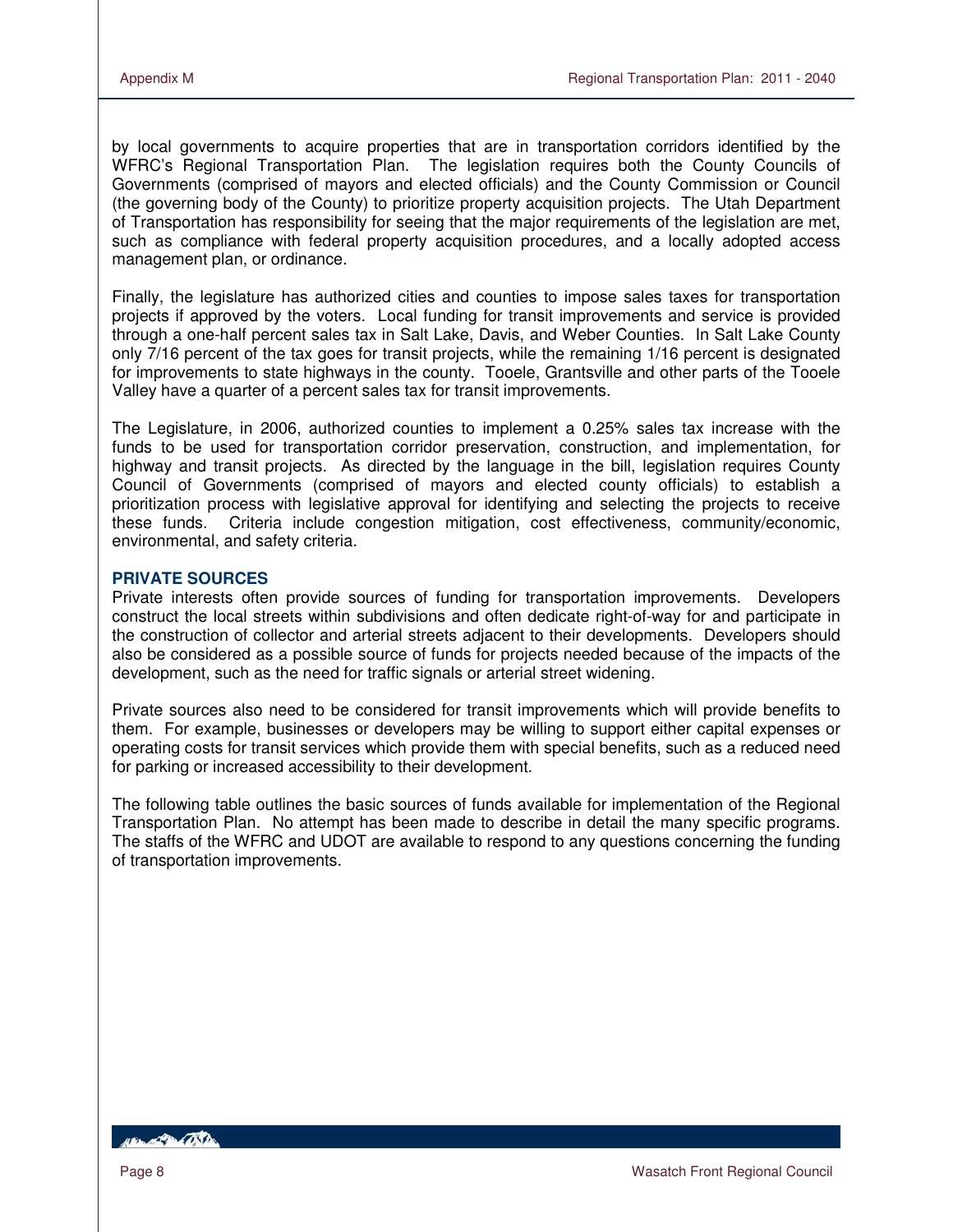## **FIGURE M-1 TRANSPORTATION PROGRAM FUNDING SOURCES AND RESPONSIBILITIES**

| <b>FUND CATEGORY</b>                                                                                                                                                                                                                                                                                                                                                                                                                                                                                                                                                                                                             | <b>REVENUE SOURCE</b>                                                                                                 | <b>PROGRAM RESPONSIBILITY</b>                                                                                                |
|----------------------------------------------------------------------------------------------------------------------------------------------------------------------------------------------------------------------------------------------------------------------------------------------------------------------------------------------------------------------------------------------------------------------------------------------------------------------------------------------------------------------------------------------------------------------------------------------------------------------------------|-----------------------------------------------------------------------------------------------------------------------|------------------------------------------------------------------------------------------------------------------------------|
| <b>FEDERAL HIGHWAY ADMINISTRATION</b><br><b>Surface Transportation Program (STP)</b><br>Salt Lake & Ogden - Layton Areas<br><b>Congestion Mitigation / Air Quality (CMAQ)</b><br>Salt Lake & Ogden - Layton Areas                                                                                                                                                                                                                                                                                                                                                                                                                |                                                                                                                       | <b>WASATCH</b><br><b>FRONT</b><br><b>REGIONAL</b><br><b>COUNCIL</b>                                                          |
| Interstate Maintenance (IM)<br>National Highway System (NHS)<br><b>Surface Transportation Program</b><br>Urbanized Area<br>Small Urban<br>Non-Urban<br>Flexible (Any-Area)<br><b>Transportation Enhancements</b><br>Highway Safety Improvement Program (HSIP)<br><b>Hazard Elimination</b><br>Railroad Crossings<br>Safe Routes to School (SR2S)<br><b>Bridge Replacement</b><br>Off System - Local<br>Off System - Optional<br><b>Federal Lands Programs</b><br><b>High Priority Projects (HPP)</b><br><b>Transportation Improvement Projects (TI)</b><br><b>Recreational Trails</b><br><b>Equity Bonus (Minimum Guarantee)</b> | <b>NATIONAL</b><br><b>HIGHWAY</b><br><b>TRUST</b><br><b>FUND</b>                                                      | <b>UTAH</b><br><b>DEPARTMENT</b><br>OF.<br><b>TRANSPORTATION</b>                                                             |
| <b>FEDERAL TRANSIT ADMINISTRATION</b><br>(5307) Block Grant Funds<br>(5309) Discretionary Funds<br>(5310) Services for the elderly and disabled<br>(5311) Grants for Outside Urban Area<br>(5340) High Density States Program<br>(5316) Job Access and Reverse Commute<br>(5317) New Freedom Program<br>(5320) Transit in Parks Program<br>(5339) Alternatives Analysis Program                                                                                                                                                                                                                                                  | <b>TRANSIT ACCOUNT</b><br><b>OF</b><br><b>NATIONAL HIGHWAY</b><br><b>TRUST FUND &amp;</b><br><b>U.S. GENERAL FUND</b> | <b>UTAH</b><br><b>TRANSIT</b><br><b>AUTHORITY</b><br>UDOT (5310 & 5311)<br>(5316 & 5317)                                     |
| <b>STATE</b><br><b>State Construction</b><br><b>State General Funds</b><br><b>State Traffic</b><br>Transportation Investment Fund / Centennial<br><b>Highway Funds</b><br><b>Critical Highway Needs Fund</b><br><b>Highway Construction Fund</b><br><b>Corridor Preservation Funds</b>                                                                                                                                                                                                                                                                                                                                           | <b>STATE HIGHWAY</b><br><b>USER RECEIPTS</b><br>& STATE<br><b>GENERAL FUND</b>                                        | <b>UTAH</b><br><b>DEPARTMENT</b><br><b>OF</b><br><b>TRANSPORTATION</b>                                                       |
| <b>LOCAL</b><br><b>County (B Funds)</b><br>City (C Funds)<br><b>General Funds</b><br><b>Highway and Transit Sales Tax</b><br><b>Corridor Preservation Fund</b><br><b>Transportation Sales Tax</b><br><b>Vehicle Registration Fee</b>                                                                                                                                                                                                                                                                                                                                                                                             | <b>SALES &amp; PROPERTY</b><br><b>TAX, OTHER</b><br><b>GENERAL FUND,</b><br><b>B &amp; C ROAD FUND</b>                | <b>CITY / COUNTY</b><br><b>UTAH TRANSIT</b><br><b>AUTHORITY</b><br><b>COUNTY COUNCIL OF</b><br><b>GOVERNMENTS</b><br>(COG'S) |
| <b>PRIVATE</b><br>Donations / User Fee                                                                                                                                                                                                                                                                                                                                                                                                                                                                                                                                                                                           | <b>PRIVATE</b>                                                                                                        | <b>PRIVATE</b>                                                                                                               |

The Joint Highway Committee makes recommendations to UDOT on the Small Urban, Non- Urban, and Local Bridge Replacement Programs. Federal highway and transit funds must be included in the Regional Transportation Plan.

#### Henry Company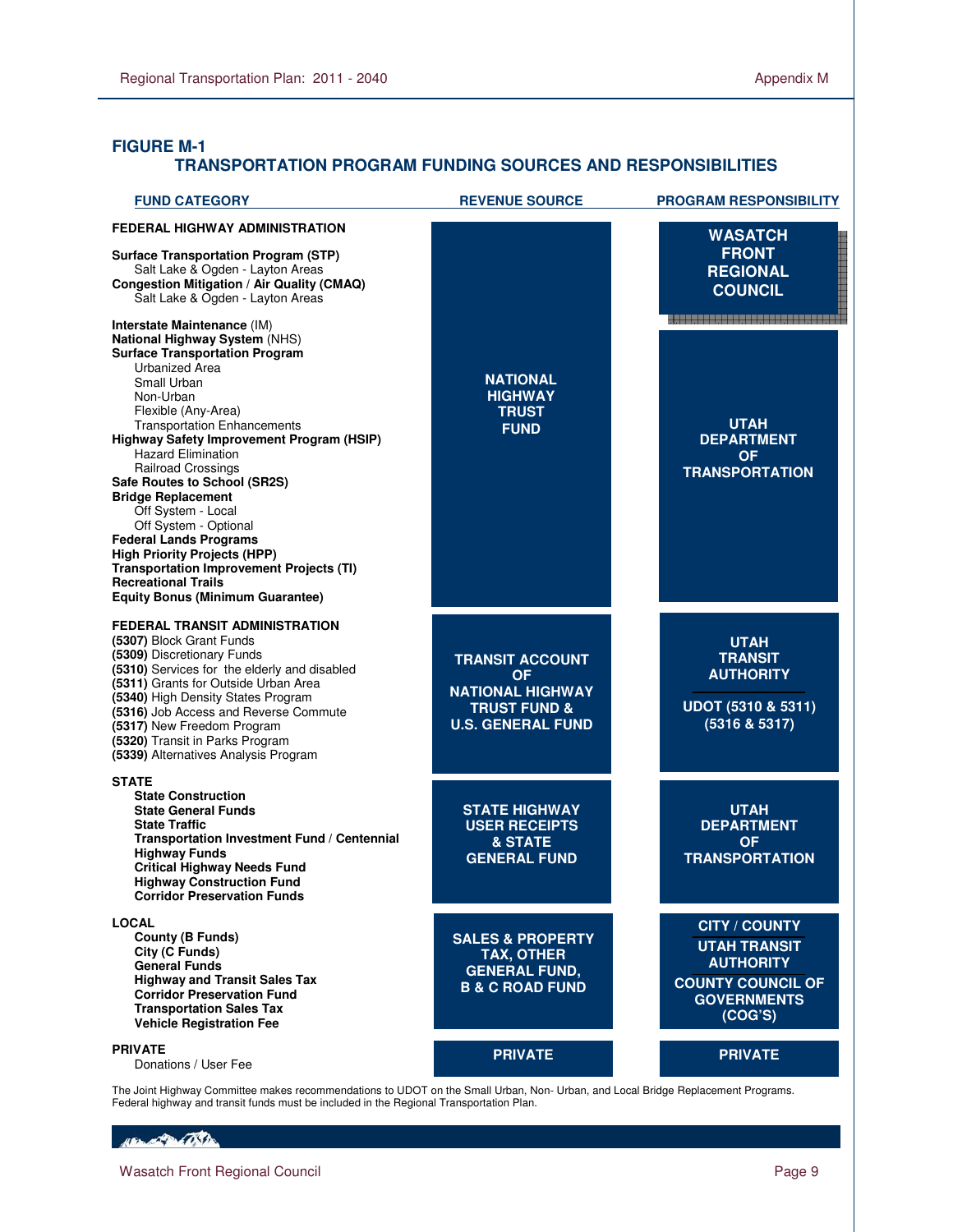## **TABLE M-1**

# **POTENTIAL FUNDING SOURCES FOR TRANSPORTATION PROJECTS**

| <b>TRANSPORTATION</b><br><b>PROGRAM</b>                     | <b>FUNDING</b><br><b>AGENCY</b> | <b>DESCRIPTION</b>                                                                                                                                                                                                                                                               | <b>REQUIREMENT FOR USE</b>                                                                                                                                                                                                                                                                                                                                                                                                                                                                                                                                               |
|-------------------------------------------------------------|---------------------------------|----------------------------------------------------------------------------------------------------------------------------------------------------------------------------------------------------------------------------------------------------------------------------------|--------------------------------------------------------------------------------------------------------------------------------------------------------------------------------------------------------------------------------------------------------------------------------------------------------------------------------------------------------------------------------------------------------------------------------------------------------------------------------------------------------------------------------------------------------------------------|
| Surface<br>Transportation<br>Program - Urban<br>(STP)       | <b>FHWA</b><br>(WFRC)           | For transportation facility<br>improvements ranging<br>from rehabilitation of<br>existing facilities to new<br>construction. May also be<br>used for transit capital<br>improvements and<br>ridesharing promotion.                                                               | May be used on any road not functionally<br>1.<br>classified as local or rural minor collector in<br>the Metropolitan Area.<br>2.<br>Must be consistent with Long Range and<br>Short Range Elements of Transportation<br>Plan, except for minor projects.<br>3.<br>Initiation of projects by local officials through<br>MPO.<br>4.<br>Environmental impact evaluation.                                                                                                                                                                                                   |
| Congestion<br>Mitigation/Air Quality<br>(CMAQ)              | <b>FHWA</b><br>(WFRC)           | For transportation-related<br>projects that significantly<br>reduce emissions in non-<br>attainment areas.                                                                                                                                                                       | 1.<br>Projects must contribute to the attainment of<br>air quality standards (reducing emissions) in<br>the region.<br>2.<br>Projects that increase capacity for single<br>occupancy vehicles are not allowed.<br>3.<br>Projects in the State Implementation Plan<br>for clean air attainment should receive<br>priority.                                                                                                                                                                                                                                                |
| Interstate -<br>Maintenance<br>Program (IM)                 | <b>FHWA</b>                     | For the resurfacing,<br>restoration, and<br>rehabilitation of the<br>Federal-Aid Interstate<br>System.                                                                                                                                                                           | 1.<br>Limited to Federal-Aid Interstate System.<br>2.<br>Environmental impact evaluation.<br>3.<br>May not be used to add capacity or<br>construct new interchanges.                                                                                                                                                                                                                                                                                                                                                                                                     |
| National Highway<br>System (NHS)                            | <b>FHWA</b>                     | To provide an<br>interconnected system of<br>principal arterial routes<br>which serve major<br>population centers,<br>airports, public<br>transportation facilities,<br>and other intermodal<br>transportation facilities.<br>May also be used for<br>transit oriented projects. | 1.<br>May be used on construction of, and<br>operational improvements for, a Federal-aid<br>highway not on the NHS and construction of<br>a transit project eligible for assistance under<br>the FTA if, (a) such project is in the same<br>corridor and in proximity to, a fully access<br>controlled NHS highway (b) improvements<br>will improve the level of service on the fully<br>access controlled highway and improve<br>regional travel, (c) improvements are more<br>cost-effective than work on the NHS<br>highway would be to provide the same<br>benefits. |
| Surface<br>Transportation<br>Program - Small<br>Urban (STP) | <b>FHWA</b>                     | For transportation facility<br>improvements ranging<br>from rehabilitation of<br>existing facilities to new<br>construction. May also be<br>used for transit capital<br>improvements and<br>ridesharing promotion.                                                               | 1.<br>Funds may be spent on projects within cities<br>that have a population between 5,000 and<br>50,000 and are outside of an urbanized<br>area.<br>2<br>Local jurisdictions can apply for these funds<br>through the Joint Highway Committee (JHC)                                                                                                                                                                                                                                                                                                                     |
| Surface<br>Transportation<br>Program - Non<br>Urban (STP)   | <b>FHWA</b>                     | Same as above.                                                                                                                                                                                                                                                                   | 1.<br>Funds may be spent on projects within cities<br>that have a population less than 5,000.<br>2.<br>Local jurisdictions can apply for these funds<br>through the Joint Highway Committee<br>$JHC$ ).                                                                                                                                                                                                                                                                                                                                                                  |

RENT REPORT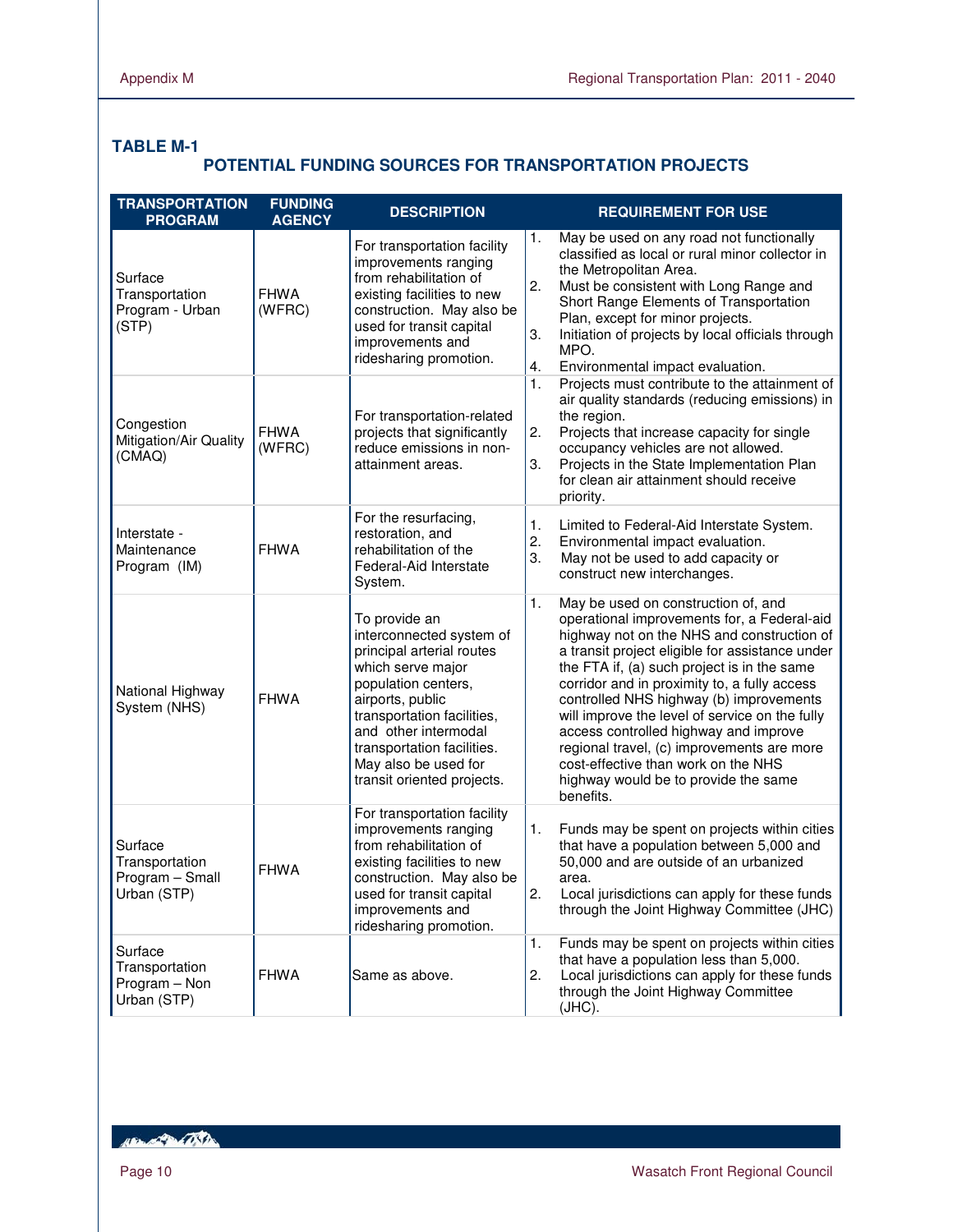| <b>TRANSPORTATION</b><br><b>PROGRAM</b>                                  | <b>FUNDING</b><br><b>AGENCY</b> | <b>DESCRIPTION</b>                                                                                                                                                                                                                                                                            |                | <b>REQUIREMENT FOR USE</b>                                                                                                                                                                                                                                                                                                                             |
|--------------------------------------------------------------------------|---------------------------------|-----------------------------------------------------------------------------------------------------------------------------------------------------------------------------------------------------------------------------------------------------------------------------------------------|----------------|--------------------------------------------------------------------------------------------------------------------------------------------------------------------------------------------------------------------------------------------------------------------------------------------------------------------------------------------------------|
| Surface<br>Transportation<br>Program - Flexible<br>(STP)                 | <b>FHWA</b>                     | Provide flexible funding<br>that may be used by the<br>State and localities for<br>projects on any Federal-<br>aid eligible highway,<br>transit capital project, and<br>intra-city and intercity bus<br>facilities.                                                                           | 1.<br>2.<br>3. | May be used on any road not functionally<br>classified as local or rural minor collector in<br>the Metropolitan Area.<br>Must be consistent with Long Range and<br>Short Range Elements of Transportation<br>Plan, except for minor projects.<br>Initiation of projects by local officials through<br>MPO.                                             |
| Surface<br>Transportation<br>Program -<br>Transportation<br>Enhancements | <b>FHWA</b>                     | A mandatory ten percent<br>of all STP funds to be<br>used for non-traditional<br>uses, including pedestrian<br>and bicycle facilities and<br>landscaping.                                                                                                                                     | 1.             | Enhancement projects will be selected by<br>the State Transportation Commission and<br>by a UDOT appointed committee. The<br>committee will include UDOT staff and<br>persons from around the state interested in<br>non-traditional transportation projects.                                                                                          |
| <b>Highway Safety</b><br>Improvement<br>Program                          | <b>FHWA</b>                     | For safety improvements<br>to roads, rail-highway<br>crossings including<br>crossing devices, and<br>hazard elimination<br>activities, respectively.                                                                                                                                          | 1.<br>2.       | Funds set aside for safety may be used on<br>any public road for any of the activities of<br>(rail-highway crossings and hazard<br>elimination activities).<br>Funds may be used to carry out any<br>highway safety improvement project on any<br>public road or publicly owned bicycle or<br>pedestrian pathway or trail.                             |
| Safe Routes to<br>Schools                                                | <b>FHWA</b>                     | Intended to make walking<br>and bicycling to school<br>safe and more appealing.                                                                                                                                                                                                               | 1.<br>2.       | Program will enable and encourage<br>children, including those with disabilities, to<br>walk and bicycle to school.<br>Funds to also facilitate the planning,<br>development and implementation of projects<br>that will improve safety, and reduce traffic,<br>fuel consumption and air pollution in the<br>vicinity of schools.                      |
| <b>Bridge Replacement</b><br>Program                                     | <b>FHWA</b>                     | For replacement of<br>substandard bridges.                                                                                                                                                                                                                                                    | 1.<br>2.       | Can be used for bridges on all streets, both<br>on and off Federal-Aid Systems.<br>Bridges must have a 20-foot span and a<br>rating of less than 50 using bridge<br>evaluation procedures.                                                                                                                                                             |
| Federal Lands<br>Programs                                                | <b>FHWA</b>                     | The Federal Lands<br>Highways program<br>provides for transportation<br>planning, research,<br>engineering, and<br>construction of highways,<br>roads, and parkways and<br>transit facilities that proved<br>access to or within public<br>lands, national parks, and<br>Indian reservations. | 1.<br>2.       | Can be used to provide transportation<br>engineering services for planning, design,<br>construction, and rehabilitation of the<br>highways and bridges providing access to<br>federally owned lands.<br>May also provide training, technology, and<br>engineering services, pertaining to public<br>lands, national parks, and Indian<br>reservations. |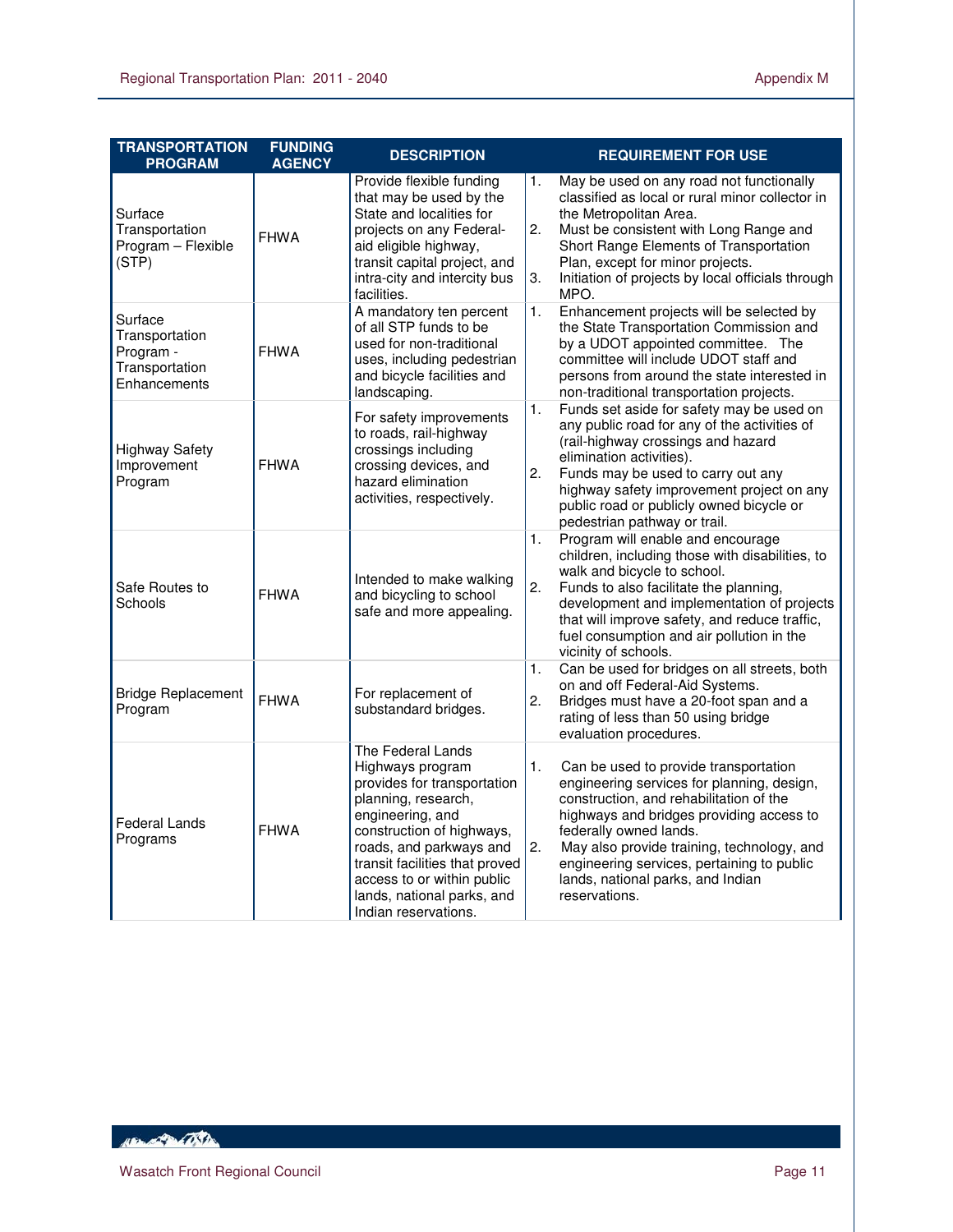| <b>TRANSPORTATION</b><br><b>PROGRAM</b>        | <b>FUNDING</b><br><b>AGENCY</b>                                     | <b>DESCRIPTION</b>                                                                                                                                                                                                                                                          | <b>REQUIREMENT FOR USE</b>                                                                                                                                                                                                                                                                                                                                                                                                                                                                                                             |
|------------------------------------------------|---------------------------------------------------------------------|-----------------------------------------------------------------------------------------------------------------------------------------------------------------------------------------------------------------------------------------------------------------------------|----------------------------------------------------------------------------------------------------------------------------------------------------------------------------------------------------------------------------------------------------------------------------------------------------------------------------------------------------------------------------------------------------------------------------------------------------------------------------------------------------------------------------------------|
| <b>High Priority Projects</b><br>(HPP)         | <b>FHWA</b>                                                         | Specific projects identified<br>by Congress. Nationally,<br>there are 5,091 with 29 in<br>Utah to receive HPP<br>funds. The projects have<br>been identified and will be<br>funded over the five years<br>of SAFETEA-LU.                                                    | 1.<br>Funds can only be used for the particular<br>project assigned<br>2.<br>Funds are allocated to the States by project<br>in accordance with the following schedule of<br>20% in each of the five fiscal years.<br>3.<br>Eligible activities for funds include (i.e.,<br>studies, preliminary engineering,<br>construction, etc.)<br>Projects identified for HPP funds will remain                                                                                                                                                  |
| <b>Recreational Trails</b><br>Program          | <b>FHWA</b>                                                         | To maintain and restore<br>trails, develop trailside and<br>trailhead facilities, acquire<br>easements or land for<br>trails, and to construct<br>new trails.                                                                                                               | eligible for the funds unless funds are re-<br>authorized by Congress.<br>1.<br>May be used to provide and maintain<br>recreational trails for motorized and non-<br>motorized recreational tail uses.<br>2.<br>May be used to improve or construct<br>trailside and trailhead facilities, including<br>provisions to facilitate access for people with                                                                                                                                                                                |
| Transportation<br>Improvement<br>Projects (TI) | <b>FHWA</b>                                                         | These funds were used as<br>the HPP funds above for<br>specific projects identified<br>by Congress. Nationally,<br>there are 466 with 9 in<br>Utah to receive TI funds.<br>The projects have been<br>identified and will be<br>funded over the five years<br>of SAFETEA-LU. | disabilities.<br>1.<br>Funds can only be used for the particular<br>project assigned<br>2.<br>Funds are allocated to the States by project<br>in accordance with the following schedule,<br>10% in the First FY, 20% in the Second FY,<br>25% in each of the Third & Forth FYs, and<br>20% in the Fifth FY.<br>Eligible activities for funds include (i.e.,<br>З.<br>studies, preliminary engineering,<br>construction, etc.)<br>Projects identified for TI funds will remain eligible<br>for the funds unless funds are re-authorized |
| <b>Equity Bonus</b><br>(Minimum<br>Guarantee)  | <b>FHWA</b>                                                         | For projects eligible for all<br>other federal highway<br>programs.                                                                                                                                                                                                         | by Congress.<br>1.<br>Ensures that each State receives a specific<br>share of funding based on its federal gas<br>tax receipts                                                                                                                                                                                                                                                                                                                                                                                                         |
| General Obligation<br><b>Bonds</b>             | Counties,<br>Cities,<br>Towns, &<br>Improvement<br><b>Districts</b> | For capital improvements<br>to implement or improve<br>transportation facilities or<br>other public facilities.                                                                                                                                                             | Voter approval is required.<br>1.<br>2.<br>The taxing power of the jurisdiction is<br>pledged to pay interest upon and retire the<br>debt.<br>3.<br>Limits on the amount of bonded<br>indebtedness a jurisdiction may incur is<br>established by state constitution or statute.<br>Counties are limited to two percent of the<br>reasonable fair cash value of the taxable<br>property within the county and cities are<br>limited to four percent.                                                                                    |
| Section 5307<br>(Formerly Section 9)           | <b>FTA</b>                                                          | Formula grants for public<br>transit capital<br>improvements, preventive<br>maintenance, or planning<br>assistance.                                                                                                                                                         | Urbanized area allocation based on<br>1.<br>population, population density, and transit<br>revenue miles.<br>May be used for preventive maintenance,<br>2.<br>capital improvements or planning<br>assistance.<br>3.<br>Must be part of an approved Transit<br>Development Program.                                                                                                                                                                                                                                                     |

RENT WITH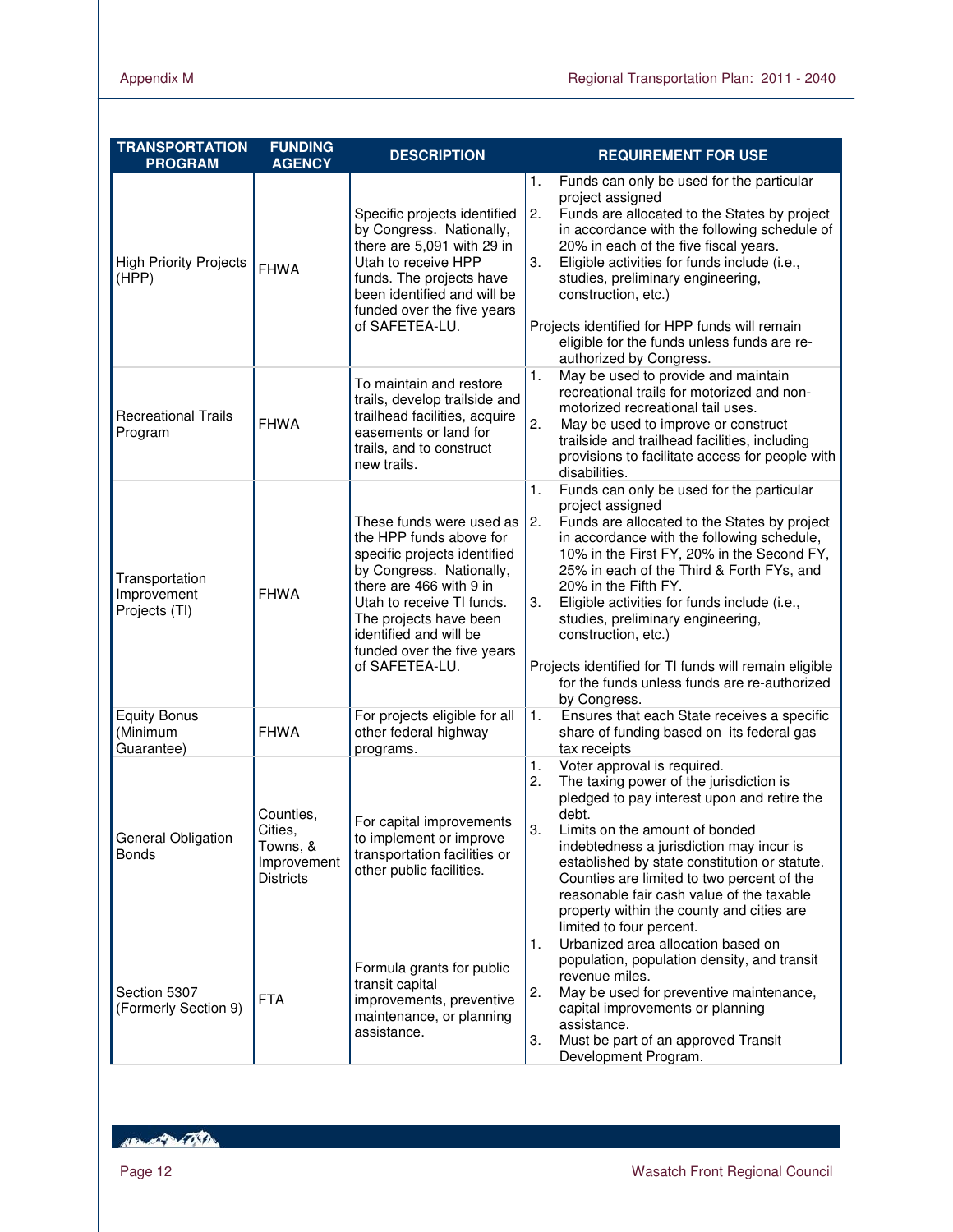| <b>TRANSPORTATION</b><br><b>PROGRAM</b>              | <b>FUNDING</b><br><b>AGENCY</b> | <b>DESCRIPTION</b>                                                                                                                                                                                                                                                                                                                                                     | <b>REQUIREMENT FOR USE</b>                                                                                                                                                                                                                                                                                                                                                                                                                                                                                                       |
|------------------------------------------------------|---------------------------------|------------------------------------------------------------------------------------------------------------------------------------------------------------------------------------------------------------------------------------------------------------------------------------------------------------------------------------------------------------------------|----------------------------------------------------------------------------------------------------------------------------------------------------------------------------------------------------------------------------------------------------------------------------------------------------------------------------------------------------------------------------------------------------------------------------------------------------------------------------------------------------------------------------------|
| Section 5309<br>(Formerly Section 3)                 | <b>FTA</b>                      | Discretionary grant funds<br>for bus or rail capital<br>improvements to<br>implement or improve<br>public transit system.                                                                                                                                                                                                                                              | Must be part of an approved Transit<br>1.<br>Development Program.<br>2.<br>Must be consistent with long range and<br>short range transportation plan, goals, and<br>objectives.<br>Environmental impact evaluation.<br>3.<br>Restricted to capital improvements<br>4.<br>(purchase of equipment, construction of<br>maintenance facilities, etc.)                                                                                                                                                                                |
| Section 5310<br>(Formerly Section<br>16(b)2 Program) | <b>FTA</b>                      | Grants for capital<br>expenditures by private<br>non-profit and public<br>agencies providing service<br>to elderly persons and<br>persons with disabilities.                                                                                                                                                                                                           | Must be used for capital expenditures,<br>1.<br>including purchase of vans or buses.<br>2.<br>Must be recommended by UDOT review<br>committee.<br>3.<br>Recipients must coordinate service with<br>other service providers in area.                                                                                                                                                                                                                                                                                              |
| Section 5311                                         | <b>FTA</b>                      | To improve, initiate, or<br>continue public<br>transportation service in<br>non-urbanized areas by<br>providing financial<br>assistance for operating<br>and administrative<br>expenses and for the<br>acquisition, construction,<br>and improvement of<br>facilities and equipment.<br>Also to provide technical<br>assistance for rural<br>transportation providers. | 1.<br>Eligible recipient may include State<br>agencies, local public bodies and agencies<br>thereof, nonprofit organizations, Indian<br>tribes, and operators of public transportation<br>services, including intercity bus service, in<br>rural and small urban areas.<br>2.<br>Private for-profit operators of transit or<br>paratransit services may participate in the<br>program only through contracts with eligible<br>recipients.<br>3.<br>Urbanized areas, as defined by the Bureau<br>of the Census, are not eligible. |
| Section 5316                                         | <b>FTA</b>                      | The purpose of this<br>program is to provide<br>funding for local programs<br>that offer employment<br>related transportation and<br>support services focusing<br>on low income individuals,<br>including those who may<br>live in the city core and<br>work in suburban<br>locations.                                                                                 | 1.<br>All candidate projects must be derived from<br>the TDP.<br>2.<br>Components of this program:<br>The TDP will generate projects and<br>$\bullet$<br>needs.<br>At the TMA level there must be a locally<br>$\bullet$<br>administered competitive project<br>selection process which includes the<br>MPO.<br>At the non-TMA level, the state<br>$\bullet$<br>determines what projects are funded<br>involving two competitive processes:<br>a. Under 50,000 population areas.<br>b. 50,000 to 200,000 population areas.       |

HEL AND CONTRACTOR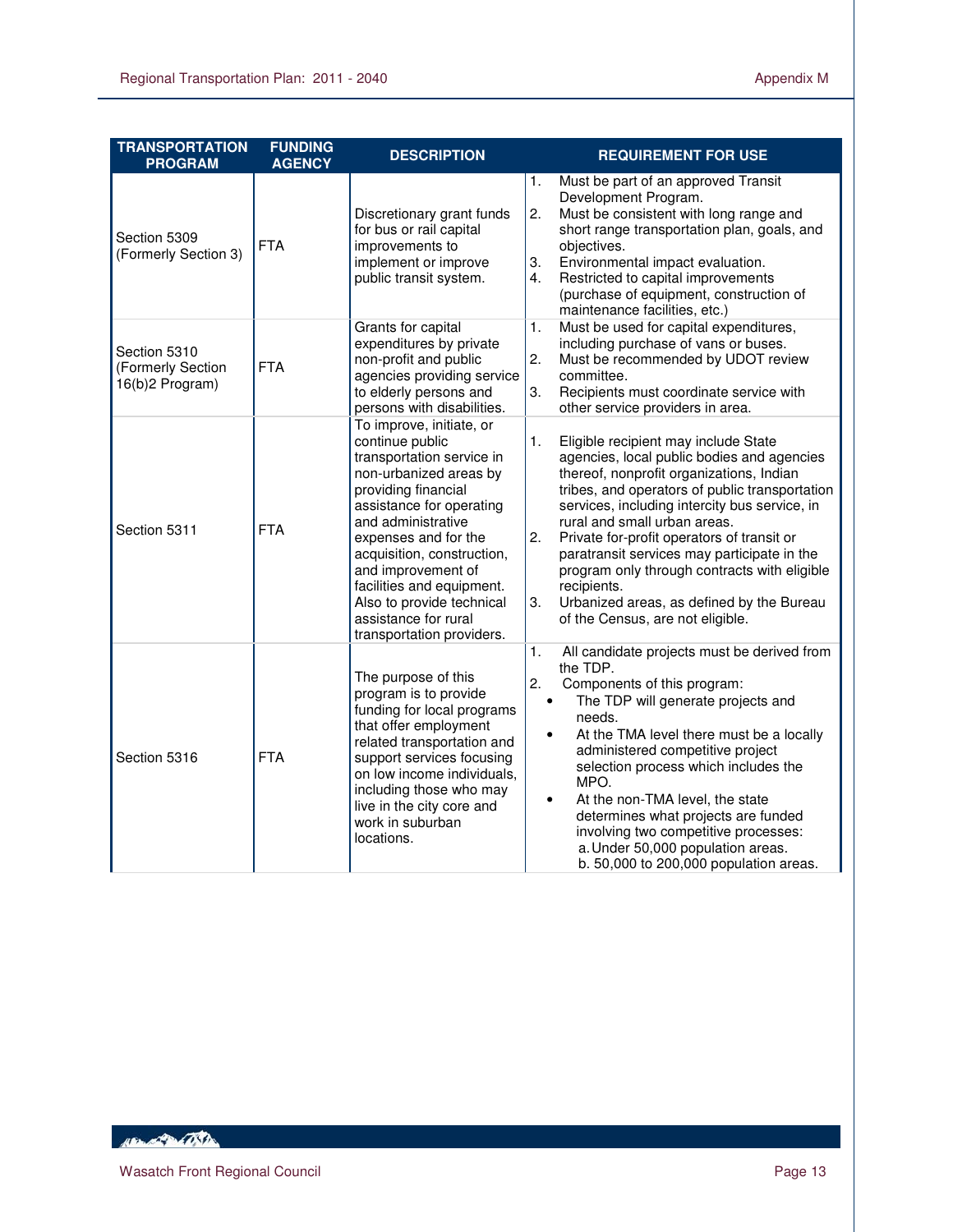| <b>TRANSPORTATION</b><br><b>PROGRAM</b> | <b>FUNDING</b><br><b>AGENCY</b> | <b>DESCRIPTION</b>                                                                                                                                                                                                                                                                                                                                                                                                                                                                                                                                                                                                                                                | <b>REQUIREMENT FOR USE</b>                                                                                                                                                                                                                                                                                                                                                                                                                                                                                                                   |
|-----------------------------------------|---------------------------------|-------------------------------------------------------------------------------------------------------------------------------------------------------------------------------------------------------------------------------------------------------------------------------------------------------------------------------------------------------------------------------------------------------------------------------------------------------------------------------------------------------------------------------------------------------------------------------------------------------------------------------------------------------------------|----------------------------------------------------------------------------------------------------------------------------------------------------------------------------------------------------------------------------------------------------------------------------------------------------------------------------------------------------------------------------------------------------------------------------------------------------------------------------------------------------------------------------------------------|
| Section 5317                            | <b>FTA</b>                      | This is a new program<br>initiated under SAFETEA-<br>LU. The two-fold purpose<br>of this program is to<br>encourage: 1) new<br>services and facility<br>improvements to address<br>the transportation needs<br>of persons with disabilities<br>and 2) services or facility<br>improvements that go<br>beyond those required by<br>the Americans with<br>Disabilities Act. This grant<br>program establishes a<br>competitive process which<br>can fund capital and<br>operating costs of<br>selected projects.                                                                                                                                                    | 1.<br>All candidate projects must be derived from<br>the TDP.<br>2.<br>Components of this program:<br>The TDP will generate projects and<br>٠<br>needs<br>At the TMA level there must be a locally<br>٠<br>administered competitive project<br>selection process which includes the<br>MPO.<br>At the non-TMA level, the state<br>٠<br>determines what projects are funded<br>involving two competitive processes:<br>a. Under 50,000 population areas.<br>b.50,000 to 200,000 population areas.                                             |
| Section 5320                            | <b>FTA</b>                      | The Alternative<br><b>Transportation in Parks</b><br>and Public Lands (ATPPL)<br>program funds capital and<br>planning expenses for<br>alternative transportation<br>systems such as shuttle<br>buses in national parks<br>and other federal lands.<br>Federal land management<br>agencies and State, local,<br>and tribal governments<br>are eligible recipients.<br>The goals of the program<br>are to conserve natural,<br>historical, and cultural<br>resources; reduce<br>congestion and pollution;<br>improve visitor mobility<br>and accessibility; enhance<br>visitor experience; and<br>ensure access to all,<br>including persons with<br>disabilities. | The main categories of evaluation criteria<br>1.<br>used were demonstration of need, visitor<br>mobility and experience benefits,<br>environmental benefits, and operational<br>efficiency and financial sustainability. The<br>types of projects selected include purchase<br>of buses for new transit service, replacement<br>of old buses and trams, construction of a<br>bicycle and pedestrian pathway, ferry dock<br>replacement, intelligent transportation<br>system components, and planning studies.                               |
| Section 5339                            | <b>FTA</b>                      | The objective of the<br><b>Alternatives Analysis</b><br>program (49 U.S.C. 5339)<br>is to assist in financing the<br>evaluation of all<br>reasonable modal and<br>multimodal alternatives<br>and general alignment<br>options for identified<br>transportation needs in a<br>particular, broadly defined<br>travel corridor.                                                                                                                                                                                                                                                                                                                                      | 1.<br>Eligible applicants include public agencies,<br>including States; municipalities and other<br>subdivisions of States; public agencies and<br>instrumentalities of one or more States; and<br>public corporations, boards, and<br>commissions established under State law.<br>Applicant must have legal, financial, and<br>technical capacity to carry out proposed<br>project and maintain facilities and equipment<br>purchased with Federal assistance. Private<br>non-profit organizations are not directly<br>eligible recipients. |

Hampton College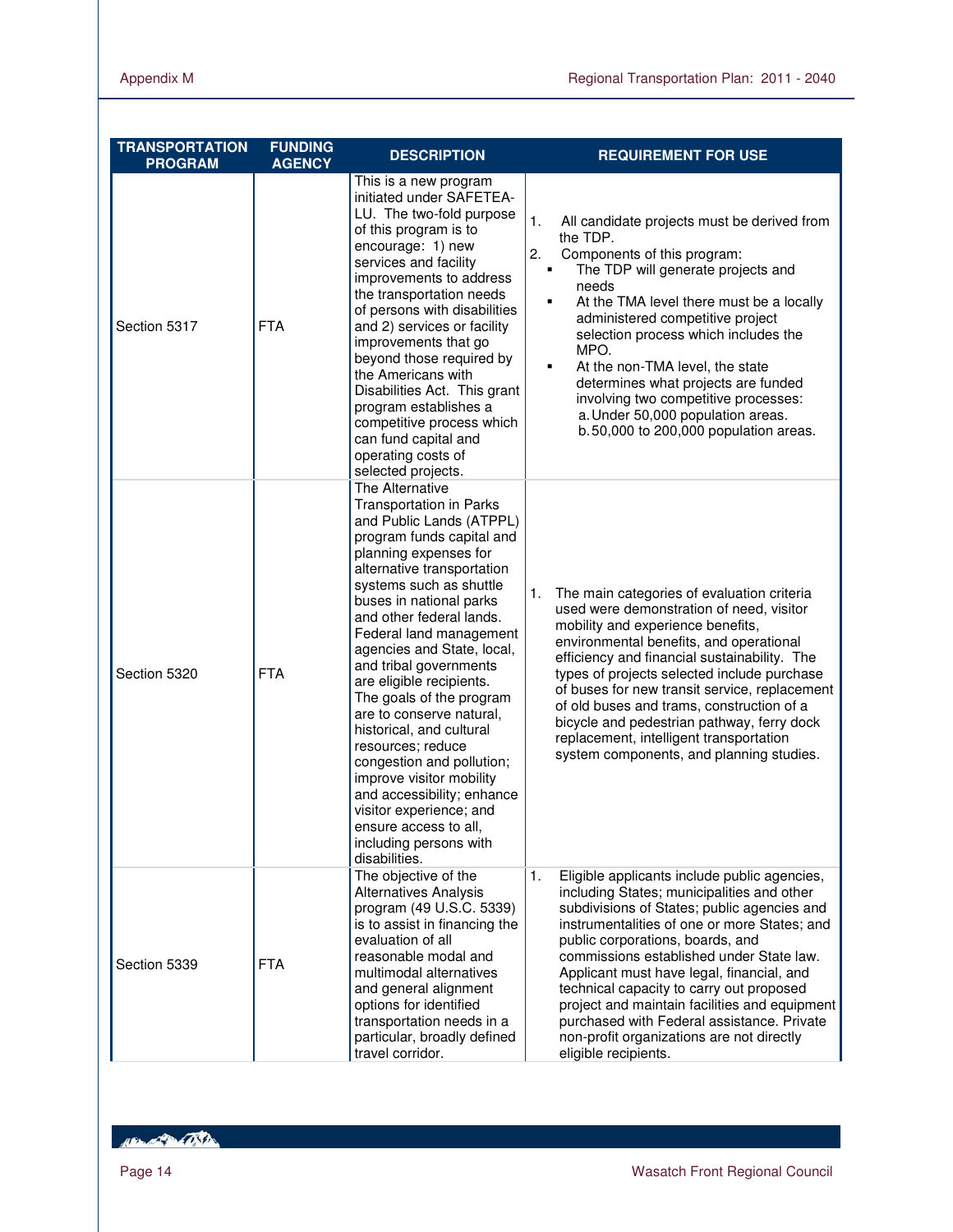| <b>TRANSPORTATION</b><br><b>PROGRAM</b>                                                            | <b>FUNDING</b><br><b>AGENCY</b> | <b>DESCRIPTION</b>                                                                                                                                                                                                                                | <b>REQUIREMENT FOR USE</b>                                                                                                                                                                                                                                                                                                                                                                                                                                                                                                                                                                                                                                             |
|----------------------------------------------------------------------------------------------------|---------------------------------|---------------------------------------------------------------------------------------------------------------------------------------------------------------------------------------------------------------------------------------------------|------------------------------------------------------------------------------------------------------------------------------------------------------------------------------------------------------------------------------------------------------------------------------------------------------------------------------------------------------------------------------------------------------------------------------------------------------------------------------------------------------------------------------------------------------------------------------------------------------------------------------------------------------------------------|
| Section 5340                                                                                       | <b>FTA</b>                      | The SAFETEA-LU<br>Conference Report<br>instructs FTA to merge the<br>urbanized area amounts<br>for the 5307 and 5340<br>formulas into a single<br>apportionment.                                                                                  | The distribution or sub-allocation of Sections<br>1.<br>5307 and 5340 funds within an urbanized<br>area is a local responsibility. In those<br>urbanized areas with more than one grantee<br>or designated recipient, FTA expects local<br>officials, operating through the Metropolitan<br>Planning Organization (MPO) and the<br>designated recipient, to determine the sub-<br>allocation together. The sub-allocation<br>should be determined fairly and rationally<br>through a process agreeable to recipients.                                                                                                                                                  |
| Economic<br>Development Grants                                                                     | <b>EDA</b>                      | For public facilities such<br>as access roads to<br>industrial parks, or to other<br>economically significant<br>locations.                                                                                                                       | 1.<br>Must fulfill a pressing need of the area and<br>tend to improve opportunity for successfully<br>establishing or expanding industrial or<br>commercial plants or facilities.<br>2.<br>Must assist in creation of long term<br>employment opportunities.<br>Must benefit long term unemployed,<br>3.<br>members of low income families or further<br>the objectives of Economic Opportunity Act<br>of 1964.                                                                                                                                                                                                                                                        |
| Community<br>Development Block<br><b>Grant (Entitlement</b><br>and Discretionary<br>Grants) (CDBG) | <b>HUD</b>                      | For acquisition,<br>construction of certain<br>public works facilities and<br>improvements, parking<br>facilities, pedestrian malls<br>and walkways, curb,<br>gutter, sidewalks, signs,<br>lighting, and other<br>transportation<br>appurtenance. | Entitlement grants allocated to cities with<br>1.<br>populations in excess of 50,000, or counties<br>with population in excess of 200,000 or<br>central cities in SMSA's with populations of<br>under 50,000.<br>2.<br>Discretionary grants (small cities) allocated<br>to all counties or units of general local<br>government, except metropolitan cities and<br>urban counties.<br>3.<br>Projects must be shown to principally benefit<br>persons of low and moderate income, meet<br>an urgent public health or safety need, and<br>eliminate slum or blight.<br>Highway expenditures have to be in support<br>4.<br>of broader community development<br>programs. |
| Safe Sidewalks<br>Program                                                                          | <b>State</b>                    | For sidewalk construction<br>on roads on the state<br>system.                                                                                                                                                                                     | Must only be used on state roads.<br>1.<br>2.<br>Funds allocated by formula to each county,<br>prioritized by the UDOT District, and<br>selected by a statewide committee.                                                                                                                                                                                                                                                                                                                                                                                                                                                                                             |
| State Motor Vehicle,<br>Motor Fuel, Other<br><b>Highway User Taxes</b><br>and Fees                 | State                           | For construction,<br>improvement, or<br>maintenance of state<br>highway system.                                                                                                                                                                   | 1.<br>May be used throughout the State.<br>2.<br>Projects are selected at the discretion of the<br>State.<br>3.<br>Must be approved by the Utah State<br>Transportation Commission.                                                                                                                                                                                                                                                                                                                                                                                                                                                                                    |
| State General Fund                                                                                 | State                           | For construction,<br>improvement, or<br>maintenance of state<br>highway system. Also<br>used to pay for bonding.                                                                                                                                  | 1.<br>May be used throughout the State.<br>Projects are selected at the discretion of the<br>2.<br>State.<br>3.<br>Must be approved by the Utah State<br>Transportation Commission.<br>State Legislature must appropriate each<br>4.<br>year.                                                                                                                                                                                                                                                                                                                                                                                                                          |

HELL OF THE TABLE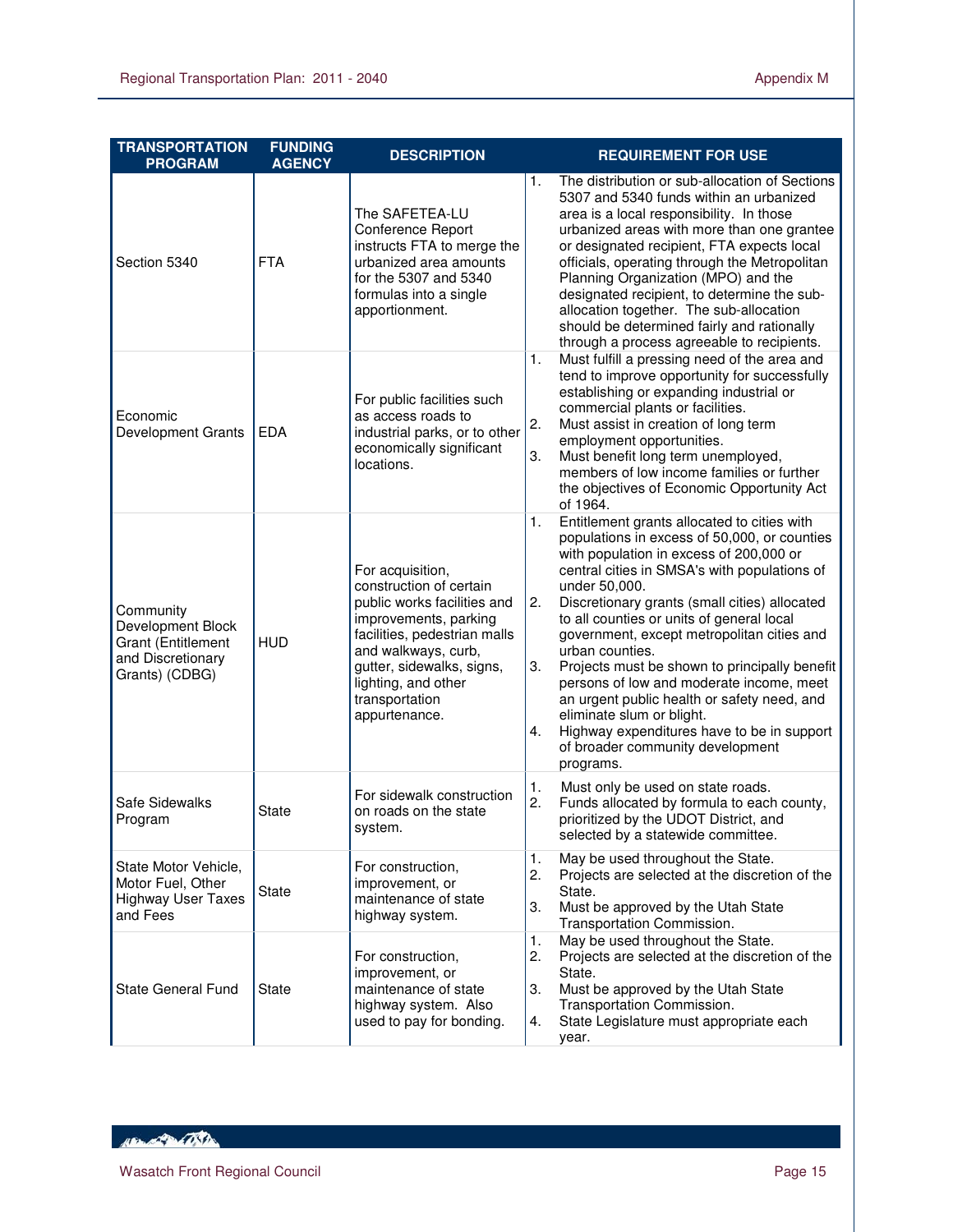| <b>TRANSPORTATION</b><br><b>PROGRAM</b>                                   | <b>FUNDING</b><br><b>AGENCY</b> | <b>DESCRIPTION</b>                                                                                                                                                                                                                                                                                                                                                                    | <b>REQUIREMENT FOR USE</b>                                                                                                                                                                                                                                                                                                                                                                                                                                                                      |
|---------------------------------------------------------------------------|---------------------------------|---------------------------------------------------------------------------------------------------------------------------------------------------------------------------------------------------------------------------------------------------------------------------------------------------------------------------------------------------------------------------------------|-------------------------------------------------------------------------------------------------------------------------------------------------------------------------------------------------------------------------------------------------------------------------------------------------------------------------------------------------------------------------------------------------------------------------------------------------------------------------------------------------|
| Transportation<br>Investment Fund /<br>Centennial Highway<br><b>Funds</b> | State                           | The Centennial Highway<br>Fund is an 11-year<br>allocation of state and<br>federal money that funds<br>major highway projects<br>not funded by the<br>Transportation Fund and<br>specifically for use in<br>transportation expansion<br>projects.                                                                                                                                     | Forty-three specific projects were identified<br>1.<br>to receive portions of this funding, the most<br>prominent being the I-15 reconstruction in<br>Salt Lake County.<br>2.<br>The funds for the Centennial Highway<br>Program were originally allocated for<br>projects starting in 1997 and ending in 2007.<br>3.<br>Prioritized by the Transportation<br>Commission, only to pay the costs of<br>construction, major reconstruction, or major<br>renovation to state and federal highways. |
| Transportation<br><b>Investment Funds</b>                                 | <b>State</b>                    | The Transportation<br><b>Investment Fund contains</b><br>revenue from voluntary<br>contributions and<br>legislative appropriations.<br>These funds are used for<br>maintenance, construction<br>and reconstruction of state<br>and federal highways.<br>UDOT and the<br>Transportation<br>Commission develop the<br>prioritization process to<br>identify and select the<br>projects. | 1.<br>May be used throughout the State.<br>2.<br>Must be identified and come from the<br>prioritization selection process.<br>Must be in the first phase of the current<br>3.<br>Regional Transportation Plan (RTP).                                                                                                                                                                                                                                                                            |
| Critical Highway<br>Needs Fund (CHNF)                                     | <b>State</b>                    | 2007 Utah Legislative<br>Session, House Bill 314<br>created the Critical<br>Highway Needs Fund.<br>Revenue in this fund<br>comes from voluntary<br>contributions, legislative<br>appropriations, and sales<br>and use taxes. It can be<br>used for purchasing right-<br>of-way, maintenance,<br>construction, and<br>reconstruction of state and<br>federal highway.                  | This fund is used on various transportation<br>projects throughout the state as determined by<br>UDOT, the Transportation Commission, and the<br>Executive Appropriations Committee.<br>Eligible projects must be a high priority due to<br>growth in the area, address a critical access<br>need due to commercial and energy<br>development, alleviate congestion, and be a<br>necessary alternate route for I-15 reconstruction.                                                             |
| Highway<br>Construction<br>Program (HCP)                                  | <b>State</b>                    | The HCP contains<br>revenue from legislative<br>appropriations. These<br>funds are used for,<br>construction and<br>reconstruction of state and<br>federal highways as<br>assigned by the<br>Transportation<br>Commission. (Once the<br>projects in the current TIP/<br>STIP are complete the<br>program is finished.<br>Currently, there is no<br>additional funding.)               | The projects are intended to be smaller in<br>1.<br>scale and for congestion relief (choke point).<br>2.<br>May be used for construction and<br>reconstruction of state and federal highways<br>as assigned by the Transportation<br>Commission.                                                                                                                                                                                                                                                |

REAL PROPERTY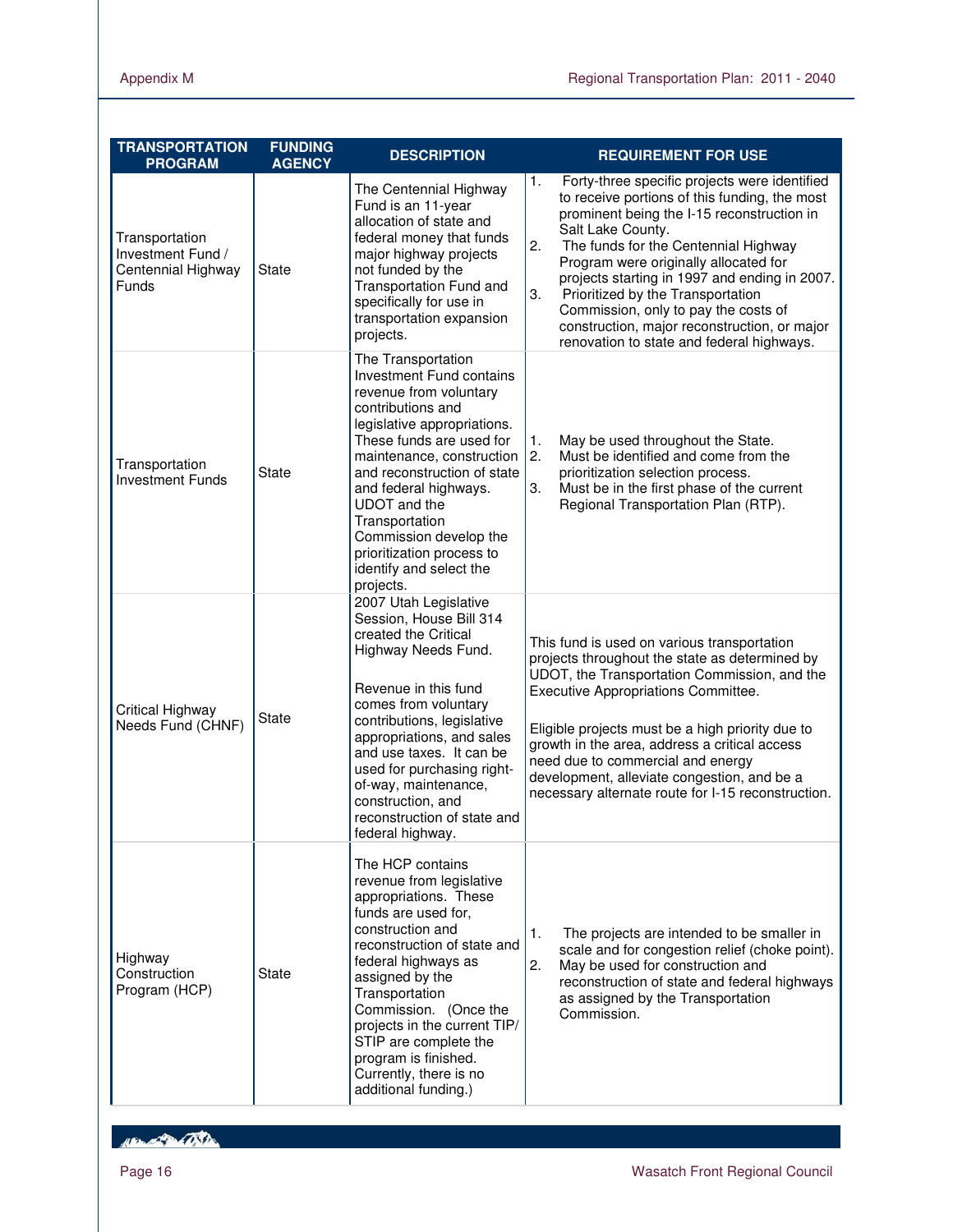| <b>TRANSPORTATION</b><br><b>PROGRAM</b>                     | <b>FUNDING</b><br><b>AGENCY</b> | <b>DESCRIPTION</b>                                                                                                                                                                 | <b>REQUIREMENT FOR USE</b>                                                                                                                                                                                                                                                                                                                                                                                                                                                                                                                                                                                                          |
|-------------------------------------------------------------|---------------------------------|------------------------------------------------------------------------------------------------------------------------------------------------------------------------------------|-------------------------------------------------------------------------------------------------------------------------------------------------------------------------------------------------------------------------------------------------------------------------------------------------------------------------------------------------------------------------------------------------------------------------------------------------------------------------------------------------------------------------------------------------------------------------------------------------------------------------------------|
| <b>Corridor Preservation</b><br>(Revolving Loan<br>Fund)    | <b>State</b>                    | Revenues generated<br>through Car Rental Tax.<br>For acquisition of right-of-<br>way to preserve corridors<br>for future transportation<br>projects.                               | May be used throughout the State.<br>1.<br>2.<br>May be used for state and local highway,<br>transit, or other transportation projects.<br>3.<br>Projects are selected by the Utah State<br>Transportation Commission.<br>Sponsors repay the cost to acquire with<br>4.<br>other project funds when project is<br>constructed.                                                                                                                                                                                                                                                                                                      |
| Class B&C Program                                           | <b>State</b>                    | For road improvement<br>projects including<br>construction, improvement<br>or maintenance of city or<br>county streets and<br>highways.                                            | Allocation by formula to Cities and Counties<br>1.<br>throughout the State.<br>2.<br>Projects are selected at the discretion of the<br>city or county.<br>3.<br>Monies used primarily for street<br>maintenance.<br>Thirty percent of the funds must be used for<br>4.<br>construction projects or maintenance<br>projects over \$40,000.                                                                                                                                                                                                                                                                                           |
| Special Improvement<br><b>Districts</b>                     | Cities and<br>Counties          | For permanently<br>improving the roadways,<br>curb, gutter, and<br>sidewalks on any city or<br>county road.                                                                        | Must be within a special improvement<br>1.<br>district as set up by the County Commission<br>or City Council.<br>2.<br>The cost of road improvements in any<br>special road district except the intersection<br>of roads within such districts shall be<br>assessed upon the lots and lands abutting<br>upon the roads.                                                                                                                                                                                                                                                                                                             |
| <b>Highway and Transit</b><br>Sales Tax                     | <b>UTA</b>                      | For support of public<br>transit service in Salt<br>Lake, Davis, Weber, and<br>Tooele Counties.                                                                                    | Can be used to pay for operating and capital<br>1.<br>costs of transit service.<br>2.<br>One half percent sales tax has been<br>approved by voters in Salt Lake, Davis, and<br>Weber Counties.<br>3.<br>State law authorization is limited to one half<br>percent.                                                                                                                                                                                                                                                                                                                                                                  |
| <b>Corridor Preservation</b><br>Funds (Registration<br>Fee) | Towns, Cities<br>and Counties   | This legislation enables<br>counties to increase<br>vehicle registration fees by<br>\$10 per vehicle, with the<br>funds to be used for<br>transportation corridor<br>preservation. | These funds can be used by local<br>1.<br>governments to acquire properties that are<br>in transportation corridors identified by the<br>WFRC's Regional Transportation Plan.<br>2.<br>The legislation requires Council of<br>Governments (comprised of mayors and<br>elected county officials) to prioritize property<br>acquisition projects.<br>3.<br>The Utah Department of Transportation has<br>responsibility for seeing that the major<br>requirements of the legislation are met, such<br>as compliance with federal property<br>acquisition procedures, and a locally<br>adopted access management plan, or<br>ordinance. |
| Tax Increment                                               | Towns, Cities<br>and Counties   | For public facility<br>improvements within or<br>adjacent to redevelopment<br>project areas.                                                                                       | Removal of slum and blight with<br>1.<br>redevelopment project area.<br>Must be for public improvements that<br>2.<br>support the redevelopment effort.<br>3.<br>Establishment of redevelopment agency.<br>4.<br>Identification of a redevelopment project<br>area and a specific redevelopment.                                                                                                                                                                                                                                                                                                                                    |

HEL AND CONTRACTOR